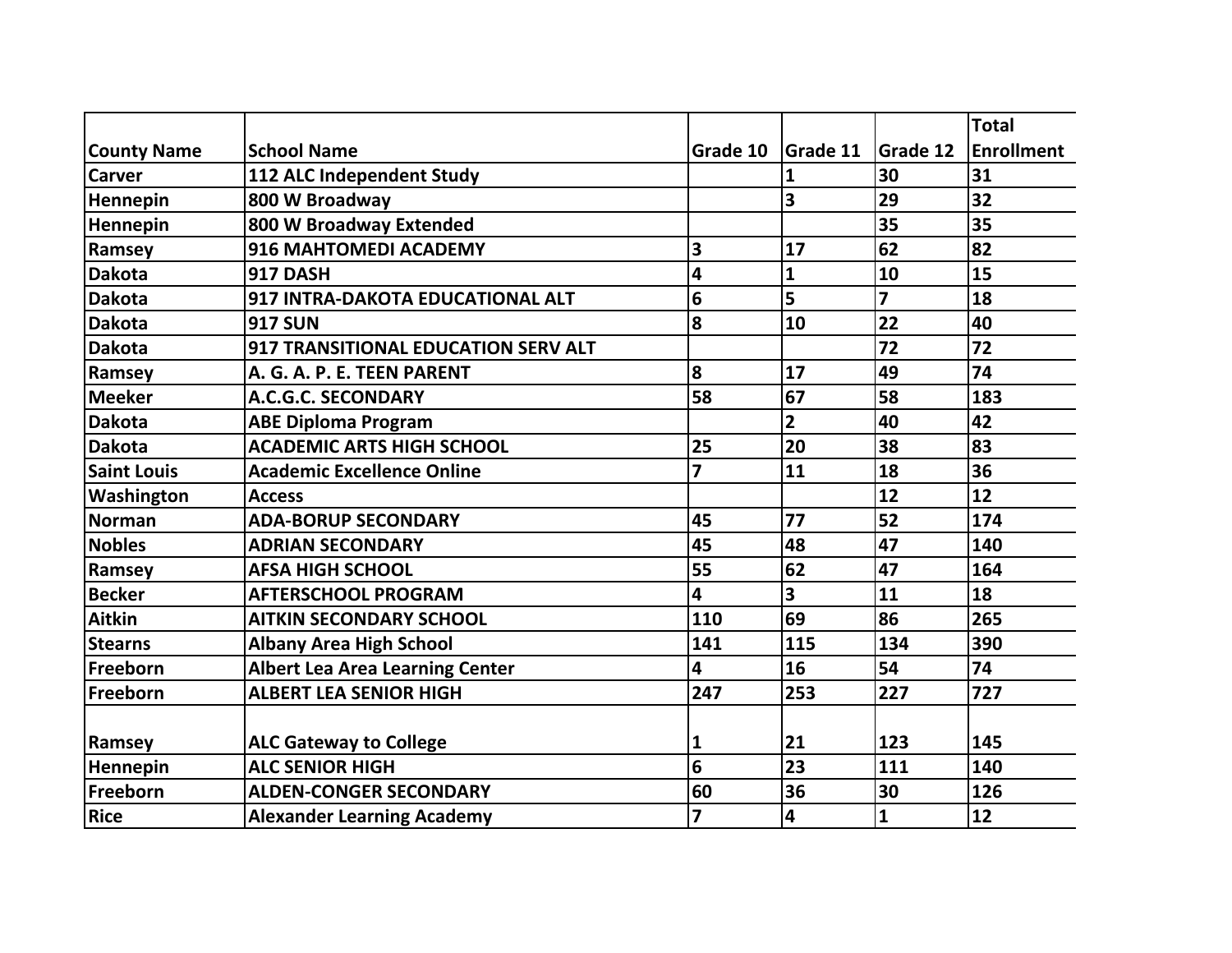|                    |                                             |          |          |                 | <b>Total</b>      |
|--------------------|---------------------------------------------|----------|----------|-----------------|-------------------|
| <b>County Name</b> | <b>School Name</b>                          | Grade 10 | Grade 11 | <b>Grade 12</b> | <b>Enrollment</b> |
| <b>Douglas</b>     | <b>Alexandria Area High School</b>          | 318      | 308      | 305             | 931               |
| Hennepin           | <b>AMERICAN INDIAN OIC</b>                  | 6        | 6        | 19              | 31                |
| Anoka              | <b>Andover High School</b>                  | 423      | 422      | 429             | 1274              |
| Wright             | <b>ANNANDALE SENIOR HIGH</b>                | 139      | 132      | 134             | 405               |
| Anoka              | <b>Anoka High School</b>                    | 586      | 533      | 561             | 1680              |
| Anoka              | Anoka-Hennepin Regional High School         | 20       | 61       | 69              | 150               |
| Anoka              | <b>Anoka-Hennepin Regional Night School</b> |          | 8        | 33              | 41                |
| Hennepin           | Anoka-Hennepin Technical High School        |          |          | 90              | 90                |
| Anoka              | <b>ANTHONY LOUIS HOUSE</b>                  | 8        | 3        | 4               | 15                |
| <b>Stearns</b>     | <b>APOLLO SENIOR HIGH</b>                   | 348      | 370      | 363             | 1081              |
| <b>Dakota</b>      | <b>APPLE VALLEY SENIOR HIGH</b>             | 446      | 369      | 362             | 1177              |
| <b>Rice</b>        | <b>ARCADIA CHARTER SCHOOL</b>               | 11       | 18       | 18              | 47                |
| <b>Grant</b>       | <b>ASHBY SECONDARY</b>                      | 26       | 14       | 16              | 56                |
| Hennepin           | <b>AUGSBURG FAIRVIEW ACADEMY</b>            | 9        | 22       | 67              | 98                |
| <b>Mower</b>       | <b>AUSTIN AREA LEARNING CENTER</b>          | 12       | 21       | 96              | 129               |
| <b>Mower</b>       | <b>AUSTIN SENIOR HIGH</b>                   | 354      | 341      | 289             | 984               |
| Ramsey             | <b>AVALON SCHOOL</b>                        | 31       | 42       | 52              | 125               |
| Roseau             | <b>BADGER SECONDARY</b>                     | 24       | 13       | 16              | 53                |
| <b>Clearwater</b>  | <b>BAGLEY SECONDARY</b>                     | 74       | 53       | 67              | 194               |
| Clay               | <b>BARNESVILLE SECONDARY</b>                | 76       | 50       | 65              | 191               |
| <b>Carlton</b>     | <b>BARNUM SECONDARY</b>                     | 53       | 56       | 59              | 168               |
| <b>Otter Tail</b>  | <b>BATTLE LAKE SECONDARY</b>                | 47       | 34       | 40              | 121               |
| Hennepin           | <b>Beacon ALP</b>                           | 10       | 71       | 56              | 137               |
| <b>Sherburne</b>   | BECKER ALTERNATIVE LEARNING PROGRAM         |          | 7        | 18              | 25                |
| <b>Sherburne</b>   | <b>BECKER SENIOR HIGH</b>                   | 251      | 223      | 204             | 678               |
| <b>Stearns</b>     | <b>BELGRADE-BROOTEN-ELROSA SEC.</b>         | 43       | 50       | 51              | 144               |
| <b>Scott</b>       | <b>BELLE PLAINE SENIOR HIGH</b>             | 136      | 99       | 109             | 344               |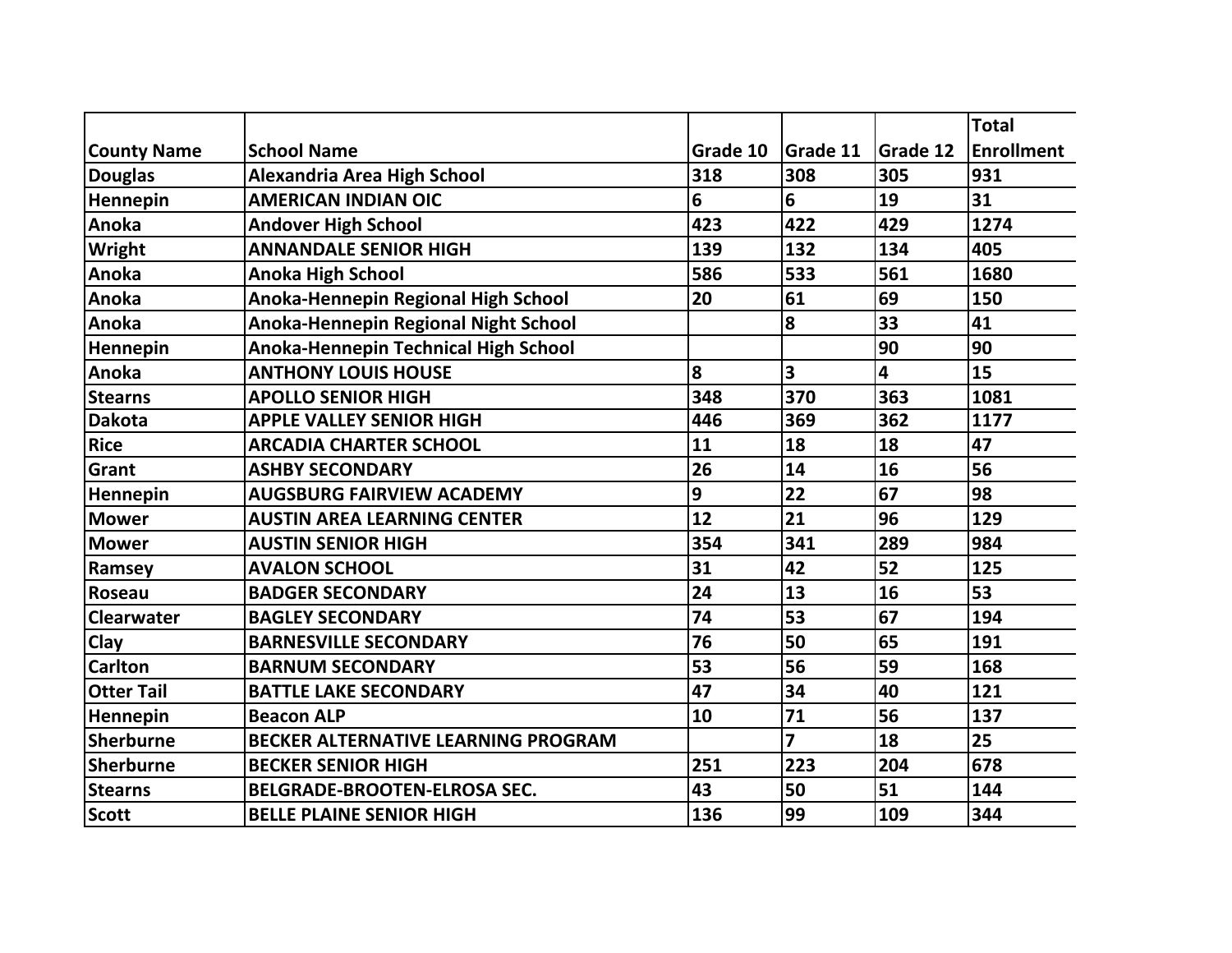| <b>Scott</b>     | <b>Belle Plaine Transitions/Work Experience Program</b> |                |                | 16             | 16   |
|------------------|---------------------------------------------------------|----------------|----------------|----------------|------|
| <b>Beltrami</b>  | <b>BEMIDJI AREA LEARNING CENTER</b>                     | $\overline{2}$ | 8              | 30             | 40   |
| Beltrami         | <b>BEMIDJI SENIOR HIGH</b>                              | 369            | 341            | 331            | 1041 |
| <b>Beltrami</b>  | <b>BEMIDJI SENIOR LUMBERJACK ALC</b>                    | 20             | 19             | 12             | 51   |
| Swift            | <b>BENSON AREA LEARNING CENTER</b>                      | $\overline{z}$ | 9              | 9              | 25   |
| Swift            | <b>BENSON SECONDARY</b>                                 | 69             | 56             | 50             | 175  |
| <b>Stearns</b>   | <b>BENTON-STEARNS ED. DISTRICT</b>                      | 4              | 4              | $\overline{2}$ | 10   |
| <b>Todd</b>      | <b>BERTHA SECONDARY</b>                                 | 38             | 30             | 36             | 104  |
| <b>Dakota</b>    | <b>BES TRANSITION PROGRAM</b>                           |                |                | 40             | 40   |
| Sherburne        | <b>BIG LAKE SENIOR HIGH</b>                             | 238            | 211            | 200            | 649  |
| Itasca           | <b>BIGFORK SECONDARY</b>                                | 21             | 20             | 16             | 57   |
| <b>Beltrami</b>  | <b>BLACKDUCK SECONDARY</b>                              | 49             | 44             | 56             | 149  |
| Anoka            | <b>Blaine High School</b>                               | 681            | 730            | 722            | 2133 |
| <b>Steele</b>    | <b>BLOOMING PRAIRIE SECONDARY</b>                       | 66             | 48             | 35             | 149  |
| Hennepin         | <b>BLOOMINGTON TRANSITION CENTER</b>                    |                |                | 46             | 46   |
| Faribault        | <b>Blue Earth Area Secondary</b>                        | 84             | 77             | 69             | 230  |
| <b>Dakota</b>    | <b>BLUESKY CHARTER SCHOOL</b>                           | 60             | 129            | 223            | 412  |
| Renville         | <b>BOLD SENIOR HIGH</b>                                 | 51             | 56             | 50             | 157  |
| Isanti           | <b>BRAHAM AREA SECONDARY</b>                            | 60             | 55             | 49             | 164  |
| <b>Crow Wing</b> | <b>BRAINERD SENIOR HIGH</b>                             | 486            | 478            | 440            | 1404 |
| <b>Dakota</b>    | <b>BRANCH OUT TRANSITIONAL SERVICES</b>                 |                |                | 20             | 20   |
| <b>Douglas</b>   | <b>Brandon-Evansville High School</b>                   | 29             | 29             | 26             | 84   |
| <b>Wilkin</b>    | <b>BRECKENRIDGE SENIOR HIGH</b>                         | 46             | 63             | 62             | 171  |
| Washington       | <b>Bridge Transition Program</b>                        |                |                | 32             | 32   |
| Ramsey           | <b>BRIDGE VIEW SPECIAL EDUCATION</b>                    | 12             | 15             | 10             | 37   |
| Anoka            | <b>BRIDGES</b>                                          |                |                | 94             | 94   |
| Hennepin         | <b>Brooklyn Center Early College Academy</b>            | $\mathbf{1}$   | $\overline{2}$ | 9              | 12   |
| Hennepin         | <b>Brooklyn Center High School</b>                      | 148            | 140            | 132            | 420  |
| Hennepin         | <b>Brooklyn Center Independent Study Program</b>        | 3              | 18             | 24             | 45   |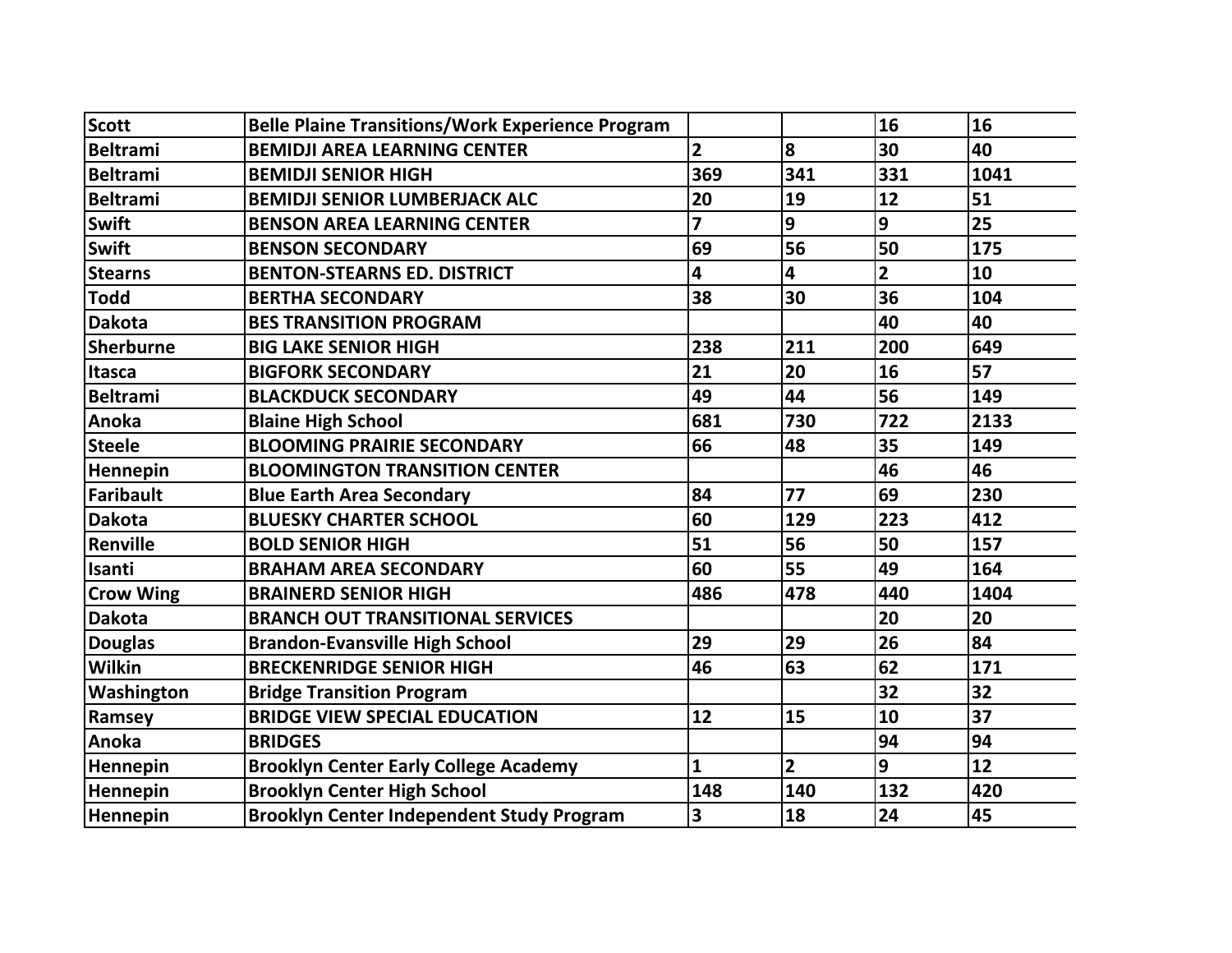|                    |                                                        |                         |                 |                 | <b>Total</b> |
|--------------------|--------------------------------------------------------|-------------------------|-----------------|-----------------|--------------|
| <b>County Name</b> | <b>School Name</b>                                     | Grade 10                | <b>Grade 11</b> | <b>Grade 12</b> | Enrollment   |
| Todd               | <b>BROWERVILLE SECONDARY</b>                           | 44                      | 54              | 38              | 136          |
| Renville           | <b>BUFFALO LAKE-HECTOR SECONDARY</b>                   | 38                      | 41              | 29              | 108          |
| Wright             | <b>BUFFALO SENIOR HIGH</b>                             | 471                     | 443             | 481             | 1395         |
| Dakota             | <b>BURNSVILLE ALTERNATIVE HIGH SCHOOL</b>              | 6                       | 42              | 113             | 161          |
| <b>Dakota</b>      | <b>Burnsville High School</b>                          | 654                     | 605             | 614             | 1873         |
| Watonwan           | <b>BUTTERFIELD SECONDARY</b>                           | 10                      | 22              | 16              | 48           |
| <b>Olmsted</b>     | <b>BYRON SENIOR HIGH SCHOOL</b>                        | 163                     | 130             | 142             | 435          |
| Sherburne          | C.O.M.P.A.S.S.                                         |                         |                 | 19              | 19           |
| Anoka              | <b>CALC TRANSITION</b>                                 |                         |                 | 30              | 30           |
| Houston            | <b>CALEDONIA SENIOR HIGH</b>                           | 69                      | 61              | 60              | 190          |
| Isanti             | <b>CAMBRIDGE-ISANTI HIGH SCHOOL</b>                    | 392                     | 381             | 312             | 1085         |
| Wilkin             | <b>CAMPBELL-TINTAH SECONDARY</b>                       | 14                      | 9               | 9               | 32           |
| Yellow Medicine    | <b>CANBY SECONDARY</b>                                 | 35                      | 39              | 56              | 130          |
| Goodhue            | <b>Cannon Falls Secondary</b>                          | 102                     | 89              | 86              | 277          |
| Ramsey             | <b>Career and Life Transition Program - Shoreview</b>  |                         |                 | 20              | 20           |
| Ramsey             | <b>Career and Life Transition Program - Twin Lakes</b> |                         |                 | 38              | 38           |
| Ramsey             | <b>Career Pathways</b>                                 | 7                       | 26              | 54              | 87           |
| <b>Carlton</b>     | <b>CARLTON SECONDARY</b>                               | 39                      | 50              | 22              | 111          |
| <b>Cass</b>        | <b>CASS LAKE-BENA AREA LRNG. CNTR.</b>                 | 24                      | 27              | 32              | 83           |
| Cass               | <b>CASS LAKE-BENA SECONDARY</b>                        | 56                      | 50              | 53              | 159          |
| Redwood            | <b>CEDAR MOUNTAIN SECONDARY</b>                        | 48                      | 35              | 37              | 120          |
| Anoka              | <b>CENTENNIAL AREA LEARNING CENTER</b>                 | 5                       | 9               | 34              | 48           |
| Anoka              | <b>CENTENNIAL HIGH SCHOOL</b>                          | 526                     | 510             | 484             | 1520         |
| Hennepin           | <b>CENTER SCHOOL</b>                                   | 3                       | 11              | 21              | 35           |
| <b>Blue Earth</b>  | <b>CENTRAL HIGH AREA LEARNING CENTER</b>               | $\overline{\mathbf{3}}$ | 21              | 52              | 76           |
| <b>Carver</b>      | <b>CENTRAL SENIOR HIGH</b>                             | 96                      | 68              | 71              | 235          |
| Ramsey             | <b>CENTRAL SENIOR HIGH</b>                             | 472                     | 398             | 420             | 1290         |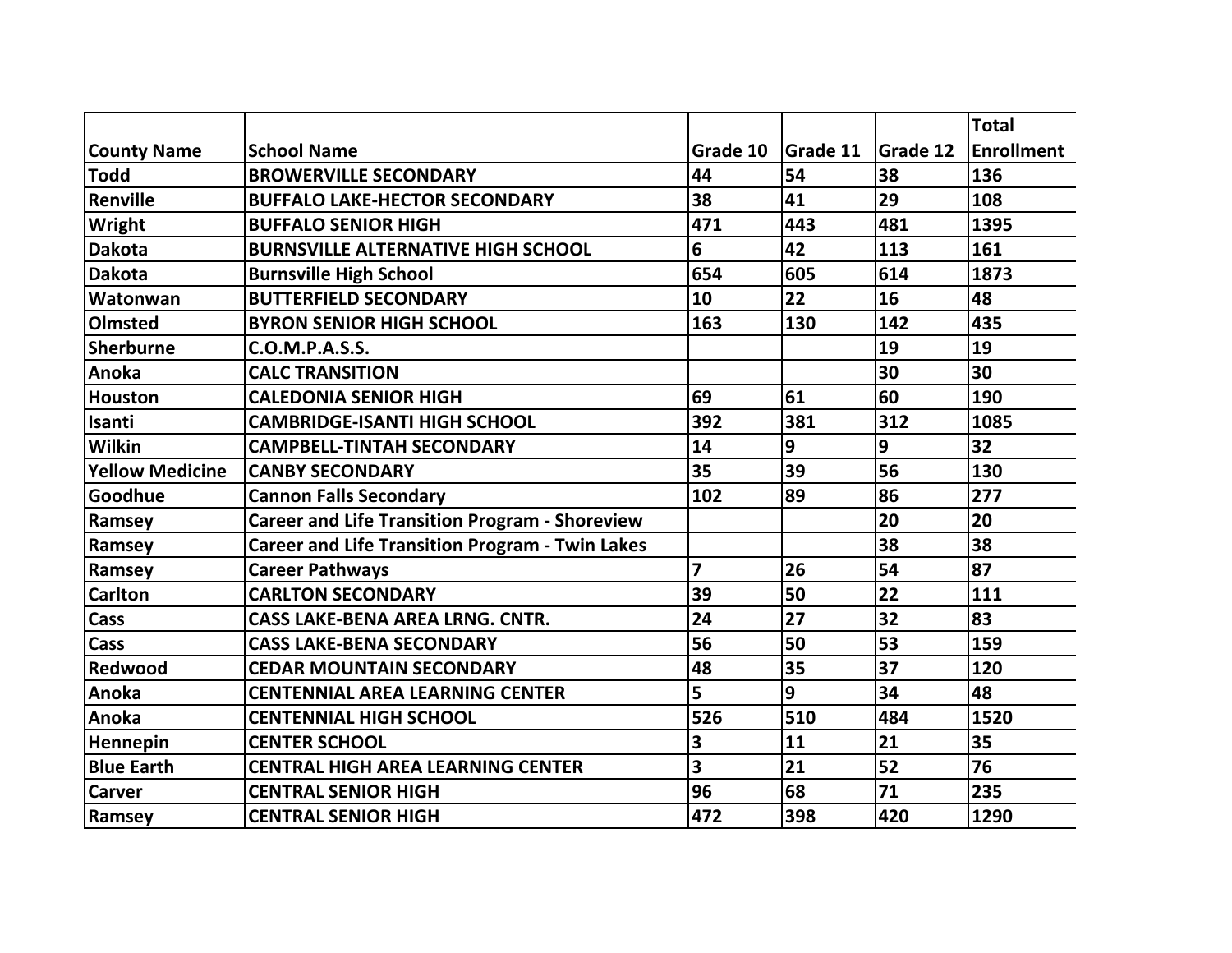|                    |                                                 |                |          |                 | <b>Total</b>      |
|--------------------|-------------------------------------------------|----------------|----------|-----------------|-------------------|
| <b>County Name</b> | <b>School Name</b>                              | Grade 10       | Grade 11 | <b>Grade 12</b> | <b>Enrollment</b> |
| Olmsted            | <b>CENTURY SENIOR HIGH</b>                      | 418            | 357      | 363             | 1138              |
| Hennepin           | <b>Champlin Park High School</b>                | 704            | 679      | 691             | 2074              |
| <b>Carver</b>      | <b>CHANHASSEN HIGH SCHOOL</b>                   | 374            | 395      | 436             | 1205              |
| <b>Carver</b>      | <b>CHASKA HIGH SCHOOL</b>                       | 415            | 347      | 348             | 1110              |
| Olmsted            | <b>CHATFIELD SECONDARY</b>                      | 59             | 69       | 54              | 182               |
| <b>Saint Louis</b> | <b>CHERRY SECONDARY</b>                         | 43             | 23       | 28              | 94                |
| <b>Saint Louis</b> | <b>CHESTER CREEK ACADEMY</b>                    | $\overline{z}$ | 5        |                 | 12                |
| <b>Unknown</b>     | <b>Chisago County Schools' Life Work Center</b> |                |          | 26              | 26                |
| <b>Chisago</b>     | <b>CHISAGO LAKES SENIOR HIGH</b>                | 295            | 266      | 251             | 812               |
| <b>Saint Louis</b> | <b>CHISHOLM SECONDARY</b>                       | 58             | 48       | 53              | 159               |
| Hennepin           | <b>Choice Alternative High School</b>           |                | 1        | 108             | 109               |
| <b>Steele</b>      | <b>CHOICE Technical Academy</b>                 | 10             | 12       | 10              | 32                |
| <b>Stevens</b>     | <b>CHOKIO-ALBERTA SECONDARY</b>                 | 12             | 12       | $\overline{z}$  | 31                |
| Hennepin           | <b>CIP</b>                                      | 9              | 12       | 9               | 30                |
| Ramsey             | <b>CITY ACADEMY</b>                             | $\overline{2}$ | 5        | 108             | 115               |
| <b>Clearwater</b>  | <b>CLEARBROOK-GONVICK SECONDARY</b>             | 42             | 28       | 37              | 107               |
| <b>Lesueur</b>     | <b>CLEVELAND SECONDARY</b>                      | 37             | 50       | 47              | 134               |
| <b>Polk</b>        | <b>CLIMAX SECONDARY</b>                         | 21             | 17       | 23              | 61                |
| <b>Big Stone</b>   | <b>CLINTON-GRACEVILLE-BEARDSLEY SR.</b>         | 25             | 21       | 25              | 71                |
| <b>Carlton</b>     | <b>CLOQUET AREA ALT. ED. PROGRAMS</b>           | 13             | 24       | 33              | 70                |
| <b>Carlton</b>     | <b>CLOQUET SENIOR</b>                           | 184            | 186      | 158             | 528               |
| Anoka              | <b>COLUMBIA HEIGHTS SENIOR HIGH</b>             | 238            | 255      | 213             | 706               |
| Anoka              | <b>Columbia Heights Transition Program</b>      |                |          | 14              | 14                |
| <b>Brown</b>       | <b>COMFREY SECONDARY</b>                        | 13             | 12       | 13              | 38                |
| Ramsey             | <b>Community of Peace Academy High School</b>   | 60             | 74       | 63              | 197               |
| Ramsey             | <b>COMO PARK SENIOR HIGH</b>                    | 348            | 319      | 325             | 992               |
| <b>Scott</b>       | <b>Compass Learning Center</b>                  | 6              | 7        | 24              | 37                |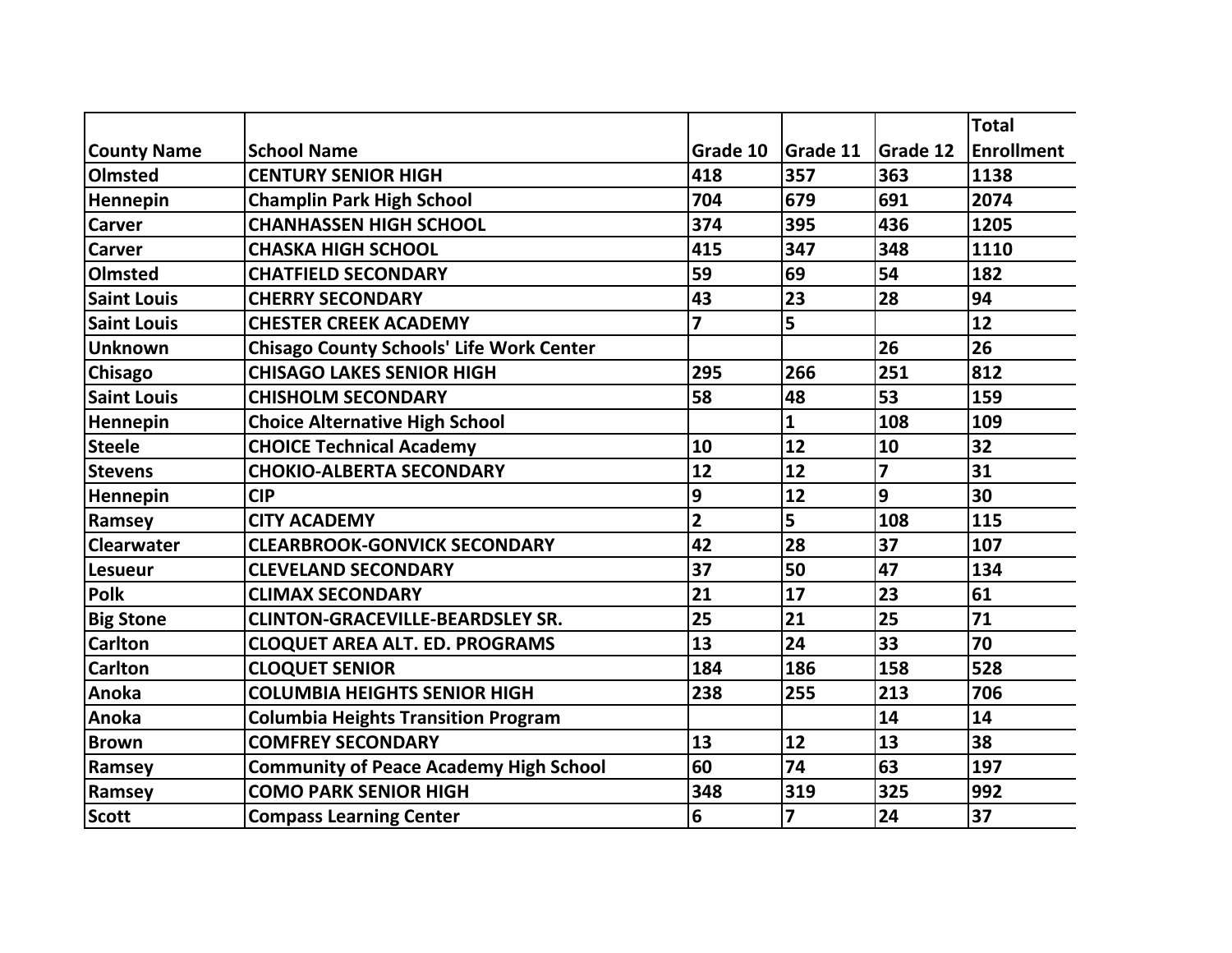|                    |                                           |                |          |                 | <b>Total</b>      |
|--------------------|-------------------------------------------|----------------|----------|-----------------|-------------------|
| <b>County Name</b> | <b>School Name</b>                        | Grade 10       | Grade 11 | <b>Grade 12</b> | <b>Enrollment</b> |
| Anoka              | <b>COMPASS ON-LINE</b>                    | 4              | 7        | 3               | 14                |
| <b>Cook</b>        | <b>COOK COUNTY SENIOR HIGH</b>            | 49             | 45       | 44              | 138               |
| Anoka              | <b>Coon Rapids High School</b>            | 575            | 499      | 495             | 1569              |
| <b>Mcleod</b>      | <b>CORNERSTONE</b>                        | 2              | 2        | 6               | 10                |
| <b>Wright</b>      | <b>CORNERSTONES PROGRAM</b>               | 6              | 4        | 6               | 16                |
| Ramsey             | <b>Creative Arts Secondary School</b>     | 44             | 53       | 44              | 141               |
| <b>Carlton</b>     | <b>CROMWELL-WRIGHT SECONDARY</b>          | 18             | 30       | 31              | 79                |
| <b>Polk</b>        | <b>CROOKSTON SECONDARY</b>                | 62             | 73       | 62              | 197               |
| <b>Crow Wing</b>   | <b>CROSBY-IRONTON SECONDARY</b>           | 83             | 79       | 90              | 252               |
| <b>Crow Wing</b>   | <b>Crosslake Community High School</b>    | 20             | 24       | 28              | 72                |
| Pine               | <b>CROSSROADS AREA LEARNING CENTER</b>    | 4              | 8        | 8               | 20                |
| Anoka              | <b>Crossroads School</b>                  | 3              | 8        | $\overline{2}$  | 13                |
| <b>Rice</b>        | <b>CVSEC STEP</b>                         |                |          | 30              | 30                |
| Ramsey             | <b>CYBER VILLAGE ACADEMY</b>              | 20             | 24       | 35              | 79                |
| <b>Dakota</b>      | <b>DAKOTA CTY. ALC</b>                    | 16             | 45       | 171             | 232               |
| <b>Dakota</b>      | <b>DAKOTA RIDGE SCHOOL</b>                | 11             | 15       | 11              | 37                |
| Wright             | <b>DASSEL-COKATO ALTERNATIVE CTR.</b>     | 7              | 24       | 48              | 79                |
| Wright             | <b>DASSEL-COKATO SENIOR HIGH</b>          | 177            | 137      | 121             | 435               |
| Lac qui Parle      | <b>DAWSON-BOYD SECONDARY</b>              | 52             | 53       | 30              | 135               |
| Itasca             | <b>Deer River High School ALP</b>         | 1              |          | 9               | 10                |
| Itasca             | <b>DEER RIVER SECONDARY</b>               | 61             | 48       | 46              | 155               |
| Wright             | <b>Delano High School</b>                 | 187            | 196      | 203             | 586               |
| <b>Saint Louis</b> | <b>DENFELD HIGH SCHOOL</b>                | 206            | 244      | 250             | 700               |
| <b>Becker</b>      | <b>DETROIT LAKES AREA LEARNING CENTER</b> | $\overline{z}$ | 10       | 26              | 43                |
| <b>Becker</b>      | <b>DETROIT LAKES SENIOR HIGH</b>          | 236            | 214      | 193             | 643               |
| Clay               | DILWORTH-GLYNDON-FELTON SENIOR HIGH       | 122            | 100      | 78              | 300               |
| <b>Rice</b>        | <b>DISCOVERY PUBLIC SCHOOL FARIBAULT</b>  | 12             | 11       | 16              | 39                |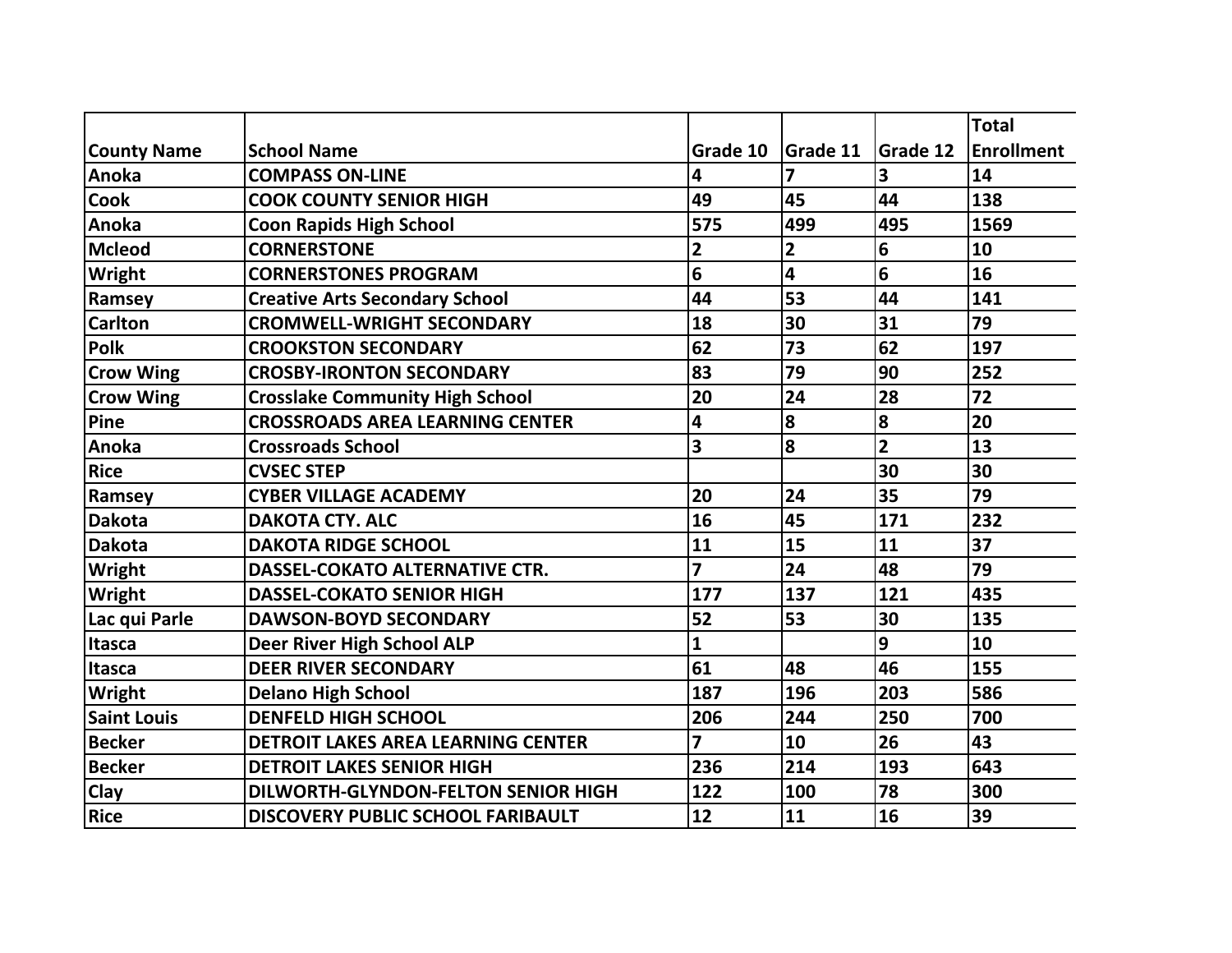|                        |                                           |          |                 |                 | <b>Total</b> |
|------------------------|-------------------------------------------|----------|-----------------|-----------------|--------------|
| <b>County Name</b>     | <b>School Name</b>                        | Grade 10 | <b>Grade 11</b> | <b>Grade 12</b> | Enrollment   |
| Anoka                  | <b>DISTANCE LEARNING INDEP STUDY</b>      | 3        | 4               | 8               | 15           |
| <b>Chisago</b>         | <b>DISTANCE LEARNING PROGRAM</b>          | 5        | 7               | 18              | 30           |
| Olmsted                | <b>DOVER-EYOTA HIGH SCHOOL</b>            | 80       | 69              | 82              | 231          |
| Hennepin               | <b>DOWNTOWN CAMPUS</b>                    | 7        | 11              | 70              | 88           |
| Kandiyohi              | <b>DREAM Technical Academy</b>            | 8        | 12              | 13              | 33           |
| <b>Saint Louis</b>     | <b>DULUTH AREA LEARNING CENTER</b>        | 101      | 48              | 127             | 276          |
| <b>Yellow Medicine</b> | <b>E.C.H.O. CHARTER SCHOOL</b>            | 4        | 5               | 6               | 15           |
| <b>Dakota</b>          | <b>EAGAN SENIOR HIGH</b>                  | 585      | 448             | 488             | 1521         |
| Hennepin               | <b>EAGLE RIDGE ACADEMY CHARTER SCHOOL</b> | 58       | 50              | 45              | 153          |
| Pine                   | <b>EAST CENTRAL SENIOR SECONDARY</b>      | 64       | 45              | 50              | 159          |
| <b>Polk</b>            | <b>EAST GRAND FORKS SENIOR HIGH</b>       | 143      | 148             | 152             | 443          |
| <b>Saint Louis</b>     | <b>East High School</b>                   | 345      | 343             | 369             | 1057         |
| <b>Saint Louis</b>     | <b>EAST RANGE ACADEMY OF TECH-SCIENCE</b> | 34       | 53              | 61              | 148          |
| Washington             | <b>EAST RIDGE HIGH SCHOOL</b>             | 468      | 446             | 457             | 1371         |
| Ramsey                 | <b>EAST VIEW ACADEMY</b>                  | 5        | 34              | 104             | 143          |
| <b>Dakota</b>          | <b>EASTVIEW SENIOR HIGH</b>               | 551      | 513             | 538             | 1602         |
| <b>Hennepin</b>        | <b>EDEN PRAIRIE SENIOR HIGH</b>           | 703      | 763             | 760             | 2226         |
| <b>Meeker</b>          | <b>EDEN VALLEY SECONDARY</b>              | 74       | 69              | 62              | 205          |
| Pipestone              | <b>EDGERTON SECONDARY</b>                 | 38       | 21              | 26              | 85           |
| <b>Hennepin</b>        | <b>EDINA SENIOR HIGH</b>                  | 690      | 663             | 704             | 2057         |
| Hennepin               | <b>EDISON SENIOR HIGH</b>                 | 252      | 251             | 257             | 760          |
| <b>Lesueur</b>         | <b>EDVISIONS OFF CAMPUS SCHOOL</b>        | 18       | 19              | 21              | 58           |
| Hennepin               | <b>EL COLEGIO CHARTER SCHOOL</b>          | 28       | 17              | 27              | 72           |
| Sherburne              | <b>ELK RIVER SENIOR HIGH</b>              | 434      | 436             | 392             | 1262         |
| <b>Nobles</b>          | <b>ELLSWORTH SECONDARY</b>                | 10       | 15              | 10              | 35           |
| Pine                   | <b>Empower Learning Center</b>            | 5        | 6               | 4               | 15           |
| Hennepin               | <b>EPSILON</b>                            | 10       | 1               | 8               | 19           |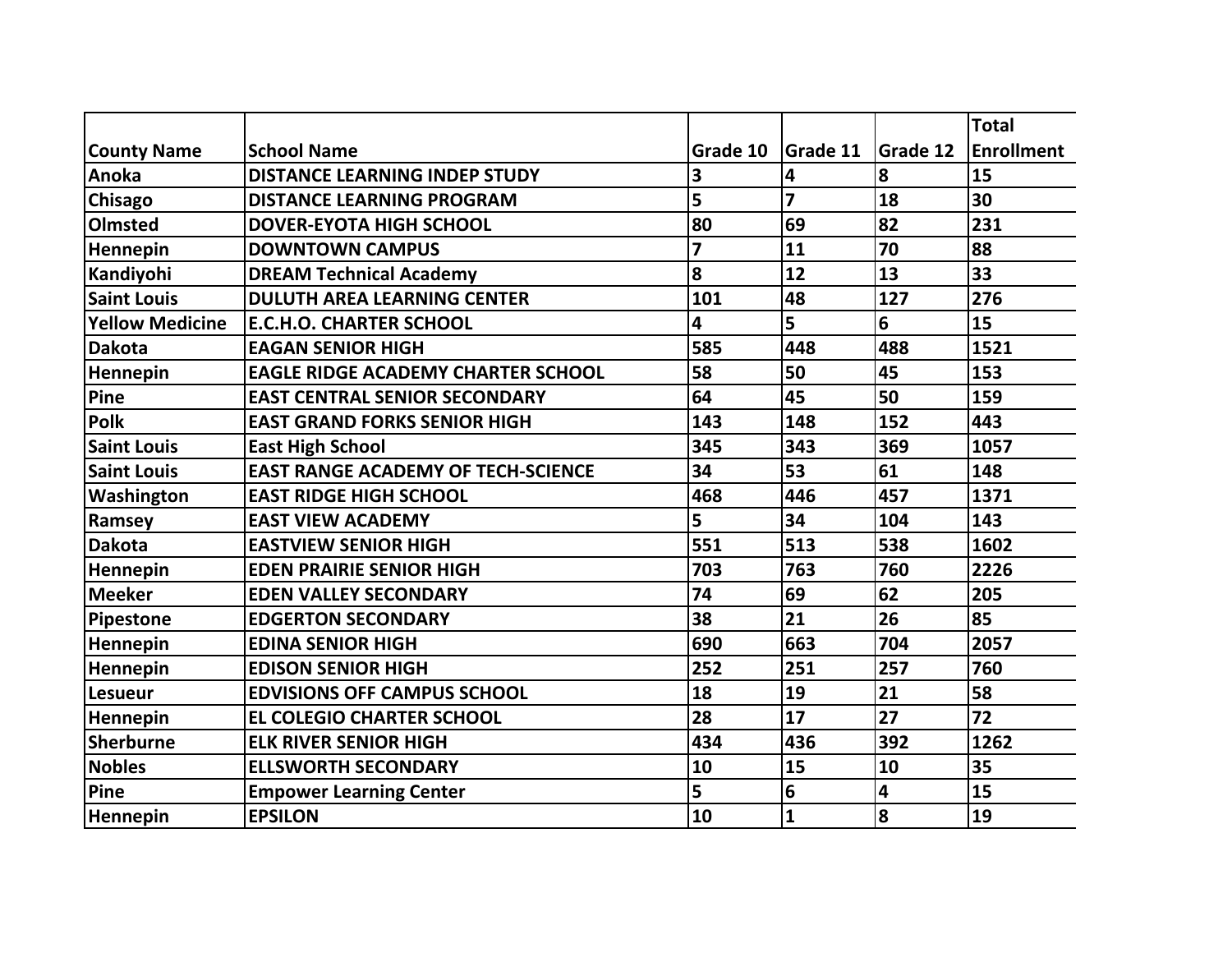|                    |                                                |          |                 |                 | <b>Total</b>      |
|--------------------|------------------------------------------------|----------|-----------------|-----------------|-------------------|
| <b>County Name</b> | <b>School Name</b>                             | Grade 10 | <b>Grade 11</b> | <b>Grade 12</b> | <b>Enrollment</b> |
| <b>Saint Louis</b> | <b>EVELETH-GILBERT SENIOR HIGH</b>             | 76       | 76              | 65              | 217               |
| Ramsey             | <b>FACE TO FACE ACADEMY</b>                    | 14       | 22              | 42              | 78                |
| Hennepin           | <b>FAIR Senior High</b>                        | 53       | 47              | 50              | 150               |
| Martin             | <b>FAIRMONT JR./SR. HIGH SCHOOL</b>            | 120      | 138             | 138             | 396               |
| Ramsey             | <b>FAIRVIEW ALTERNATIVE HIGH SCHOOL</b>        |          | 14              | 47              | 61                |
| Koochiching        | <b>FALLS SECONDARY</b>                         | 69       | 88              | 81              | 238               |
| <b>Rice</b>        | <b>FARIBAULT AREA LEARNING CENTER</b>          | 8        | 24              | 89              | 121               |
| Rice               | <b>FARIBAULT SENIOR HIGH</b>                   | 311      | 298             | 271             | 880               |
| <b>Dakota</b>      | <b>FARMINGTON HIGH SCHOOL</b>                  | 573      | 561             | 499             | 1633              |
| <b>Otter Tail</b>  | <b>FERGUS FALLS AREA LEARNING CENTER</b>       | 22       | 29              | 22              | 73                |
| Polk               | <b>FERTILE-BELTRAMI SECONDARY</b>              | 26       | 38              | 26              | 90                |
| Fillmore           | <b>FILLMORE CENTRAL SENIOR HIGH</b>            | 47       | 49              | 37              | 133               |
| Beltrami           | <b>FIRST CITY SCHOOL</b>                       | $\bf{8}$ | 8               | 12              | 28                |
| Polk               | <b>FISHER SECONDARY</b>                        | 24       | 21              | 14              | 59                |
| <b>Saint Louis</b> | <b>FLOODWOOD SECONDARY</b>                     | 25       | 23              | 18              | 66                |
| <b>Hennepin</b>    | <b>FOCUS</b>                                   |          |                 | 28              | 28                |
| Ramsey             | <b>FOCUS BEYOND</b>                            |          |                 | 246             | 246               |
| <b>Benton</b>      | <b>FOLEY SENIOR HIGH</b>                       | 162      | 132             | 181             | 475               |
| Washington         | <b>Forest Lake Area High School</b>            | 541      | 496             | 428             | 1465              |
| Washington         | <b>FOREST LAKE AREA LEARNING CENTER</b>        | 21       | 37              | 53              | 111               |
| Polk               | <b>FOSSTON SECONDARY</b>                       | 50       | 48              | 50              | 148               |
| <b>Becker</b>      | <b>FRAZEE SECONDARY</b>                        | 78       | 73              | 60              | 211               |
|                    |                                                |          |                 |                 |                   |
| <b>Wadena</b>      | <b>FRESHWATER ED. DIST. ALC</b>                | 27       | 30              | 27              | 84                |
| Anoka              | <b>Fridley Moore Lake Area Learning Center</b> | 15       | 28              | 10              | 53                |
| <b>Anoka</b>       | <b>FRIDLEY SENIOR HIGH</b>                     | 227      | 218             | 227             | 672               |
| Murray             | <b>FULDA SECONDARY</b>                         | 22       | 28              | 23              | 73                |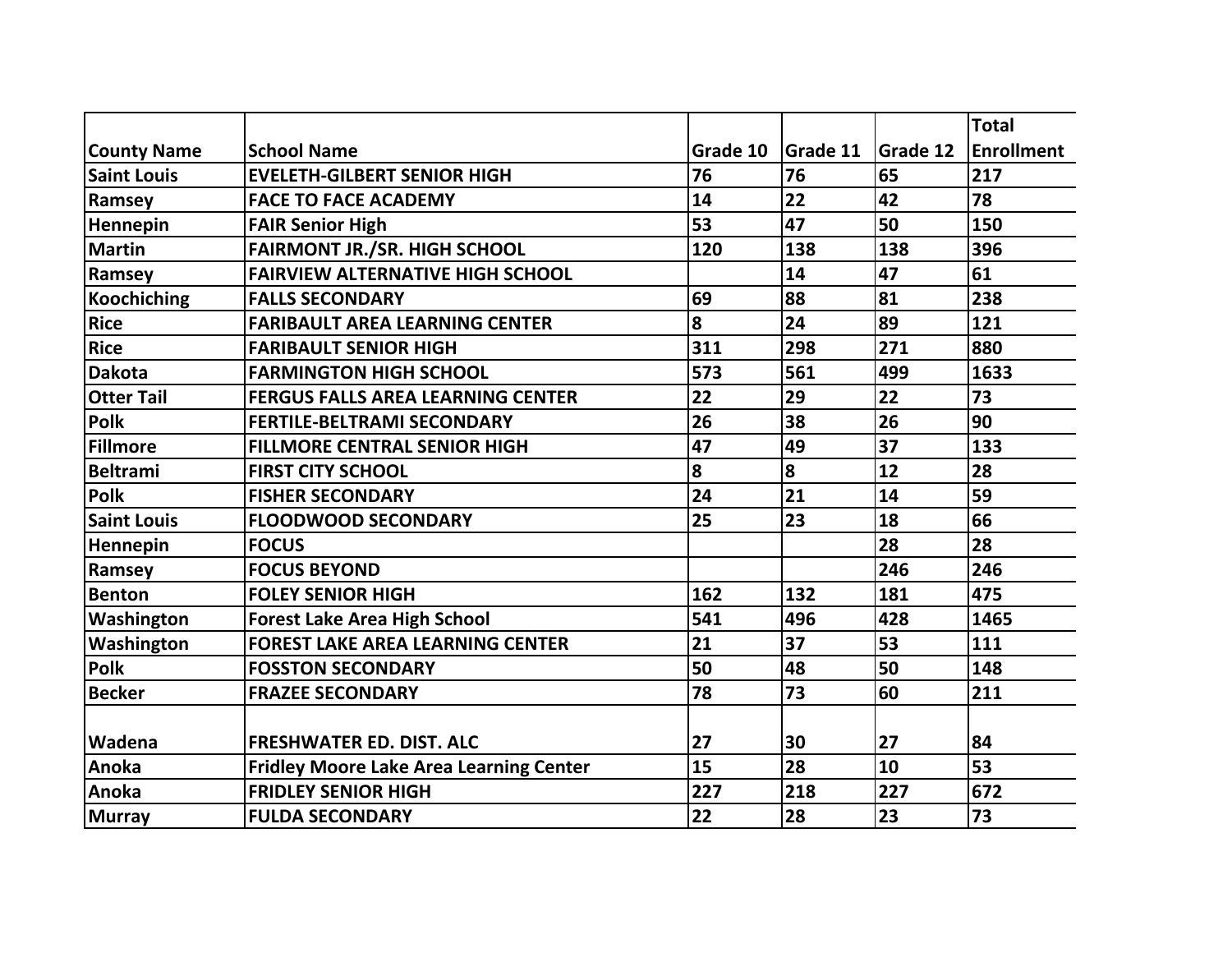|                    |                                               |          |                         |          | <b>Total</b>      |
|--------------------|-----------------------------------------------|----------|-------------------------|----------|-------------------|
| <b>County Name</b> | <b>School Name</b>                            | Grade 10 | Grade 11                | Grade 12 | <b>Enrollment</b> |
| <b>Sibley</b>      | G.F.W. High School                            | 62       | 60                      | 54       | 176               |
| <b>Mcleod</b>      | <b>GLENCOE-SILVER LAKE SENIOR HIGH</b>        | 136      | 116                     | 133      | 385               |
| Freeborn           | <b>GLENVILLE-EMMONS SECONDARY</b>             | 27       | 12                      | 17       | 56                |
| Goodhue            | <b>GOODHUE SECONDARY</b>                      | 61       | 39                      | 56       | 156               |
| Pennington         | <b>GOODRIDGE SECONDARY</b>                    | 14       | 16                      | 12       | 42                |
| Ramsey             | <b>GORDON PARKS HIGH SCHOOL</b>               |          | 21                      | 168      | 189               |
|                    |                                               |          |                         |          |                   |
| <b>Martin</b>      | <b>Granada Huntley East Chain High School</b> | 23       | 23                      | 8        | 54                |
| <b>Mower</b>       | <b>GRAND MEADOW SENIOR HIGH</b>               | 33       | 34                      | 34       | 101               |
| <b>Itasca</b>      | <b>GRAND RAPIDS AREA LEARNING CENTER</b>      | 5        | 20                      | 63       | 88                |
| <b>Itasca</b>      | <b>GRAND RAPIDS SENIOR HIGH</b>               | 273      | 257                     | 284      | 814               |
| Ramsey             | <b>GREAT RIVER SCHOOL</b>                     | 58       | 60                      | 63       | 181               |
| Roseau             | <b>Greenbush-Middle River Secondary</b>       | 30       | 32                      | 37       | 99                |
| <b>Itasca</b>      | <b>GREENWAY SENIOR HIGH</b>                   | 65       | 82                      | 71       | 218               |
| <b>Marshall</b>    | <b>GRYGLA SECONDARY</b>                       | 14       | 10                      | 13       | 37                |
| Ramsey             | <b>GUADALUPE ALTERNATIVE PROGRAMS</b>         | 11       | 3                       | 29       | 43                |
| <b>Stevens</b>     | <b>HANCOCK SEC.</b>                           | 30       | 25                      | 18       | 73                |
| <b>Saint Louis</b> | <b>HARBOR CITY INTERNATIONAL CHARTER</b>      | 56       | 53                      | 43       | 152               |
| Ramsey             | <b>HARDING SENIOR HIGH</b>                    | 489      | 481                     | 429      | 1399              |
| Ramsey             | <b>Harmony Learning Center</b>                | 5        | 4                       | 10       | 19                |
| Hennepin           | <b>HARRISON EDUCATION CENTER</b>              | 10       | $\overline{\mathbf{z}}$ | 6        | 23                |
| <b>Dakota</b>      | <b>HASTINGS ALTERNATIVE CENTER</b>            | 6        | 8                       | 9        | 23                |
| <b>Dakota</b>      | <b>HASTINGS HIGH SCHOOL</b>                   | 367      | 337                     | 335      | 1039              |
| Clay               | <b>HAWLEY SECONDARY</b>                       | 83       | 68                      | 68       | 219               |
| <b>Dodge</b>       | <b>HAYFIELD SECONDARY</b>                     | 46       | 55                      | 64       | 165               |
| <b>Hubbard</b>     | <b>HEADWATERS EDUC LEARNING PROGRAM</b>       |          | $\overline{\mathbf{z}}$ | 30       | 37                |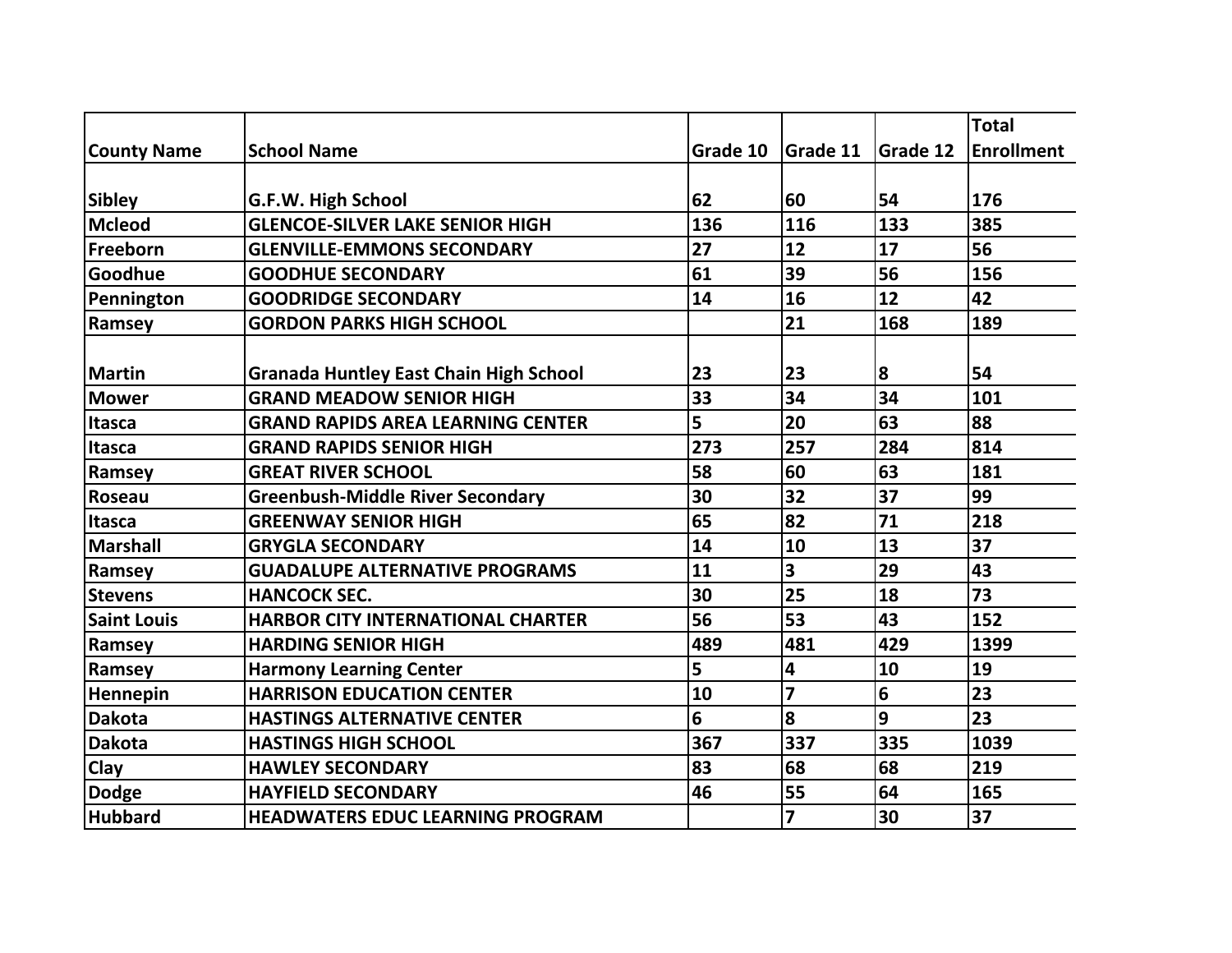|                    |                                                |                         |                 |                | <b>Total</b>      |
|--------------------|------------------------------------------------|-------------------------|-----------------|----------------|-------------------|
| <b>County Name</b> | <b>School Name</b>                             | Grade 10                | <b>Grade 11</b> | Grade 12       | <b>Enrollment</b> |
| Hennepin           | <b>HEADWAY ACADEMY</b>                         | 5                       | 6               | 3              | 14                |
| Hennepin           | <b>Headway Academy North</b>                   | 3                       | 6               | 9              | 18                |
| <b>Morrison</b>    | <b>HEALY SECONDARY</b>                         | 90                      | 98              | 97             | 285               |
| <b>Swift</b>       | <b>Heartland Girls Ranch</b>                   | 4                       | 8               | 3              | 15                |
| Lincoln            | <b>Hendricks Senior High</b>                   | $\overline{\mathbf{z}}$ | 6               | 4              | 17                |
| Hennepin           | <b>Hennepin Gateway To College</b>             | $\mathbf{1}$            | 10              | 50             | 61                |
| <b>Otter Tail</b>  | <b>HENNING SECONDARY</b>                       | 29                      | 34              | 34             | 97                |
| Hennepin           | <b>HENRY SENIOR HIGH</b>                       | 250                     | 278             | 259            | 787               |
| <b>Dakota</b>      | <b>HENRY SIBLEY HIGH SCHOOL</b>                | 381                     | 344             | 33             | 758               |
| Hennepin           | <b>Heritage STEM Academy</b>                   | 38                      | 43              | 26             | 107               |
| Grant              | <b>HERMAN SECONDARY</b>                        | 4                       | 11              | 4              | 19                |
| <b>Saint Louis</b> | <b>Hermantown Alternative Learning Program</b> | 3                       | 3               | 4              | 10                |
| <b>Saint Louis</b> | <b>HERMANTOWN SENIOR HIGH</b>                  | 161                     | 158             | 162            | 481               |
| <b>Jackson</b>     | Heron Lake-Okabena Secondary                   | 27                      | 21              | 23             | 71                |
| Hennepin           | Hiawatha Collegiate High School                | 108                     | 99              | 76             | 283               |
| <b>Saint Louis</b> | <b>HIBBING HIGH</b>                            | 167                     | 139             | 175            | 481               |
| Ramsey             | <b>HIGH SCHOOL FOR RECORDING ARTS</b>          | 28                      | 55              | 189            | 272               |
| Ramsey             | <b>Higher Ground Secondary Academy</b>         | 36                      | 51              | 31             | 118               |
| Ramsey             | <b>HIGHLAND PARK SENIOR HIGH</b>               | 369                     | 303             | 300            | 972               |
| Hennepin           | <b>HIGHVIEW ALC</b>                            | $\overline{2}$          | 30              | 146            | 178               |
| <b>Aitkin</b>      | <b>HILL CITY SENIOR HIGH</b>                   | 16                      | 20              | 19             | 55                |
| <b>Rock</b>        | <b>HILLS-BEAVER CREEK SECONDARY</b>            | 32                      | 20              | 20             | 72                |
| Pine               | <b>HINCKLEY-FINLAYSON SECONDARY</b>            | 59                      | 53              | 57             | 169               |
| <b>Wright</b>      | <b>HLWW ALTERNATIVE LEARNING PROGRAM</b>       | 5                       | 11              | 10             | 26                |
| Ramsey             | HMONG COLLEGE PREP ACADEMY HS                  | 155                     | 137             | 115            | 407               |
| <b>Nicollet</b>    | <b>HOFFMAN LEARNING CENTER</b>                 | 6                       | $\overline{2}$  | $\overline{2}$ | 10                |
| <b>Stearns</b>     | <b>HOLDINGFORD SECONDARY</b>                   | 97                      | 80              | 73             | 250               |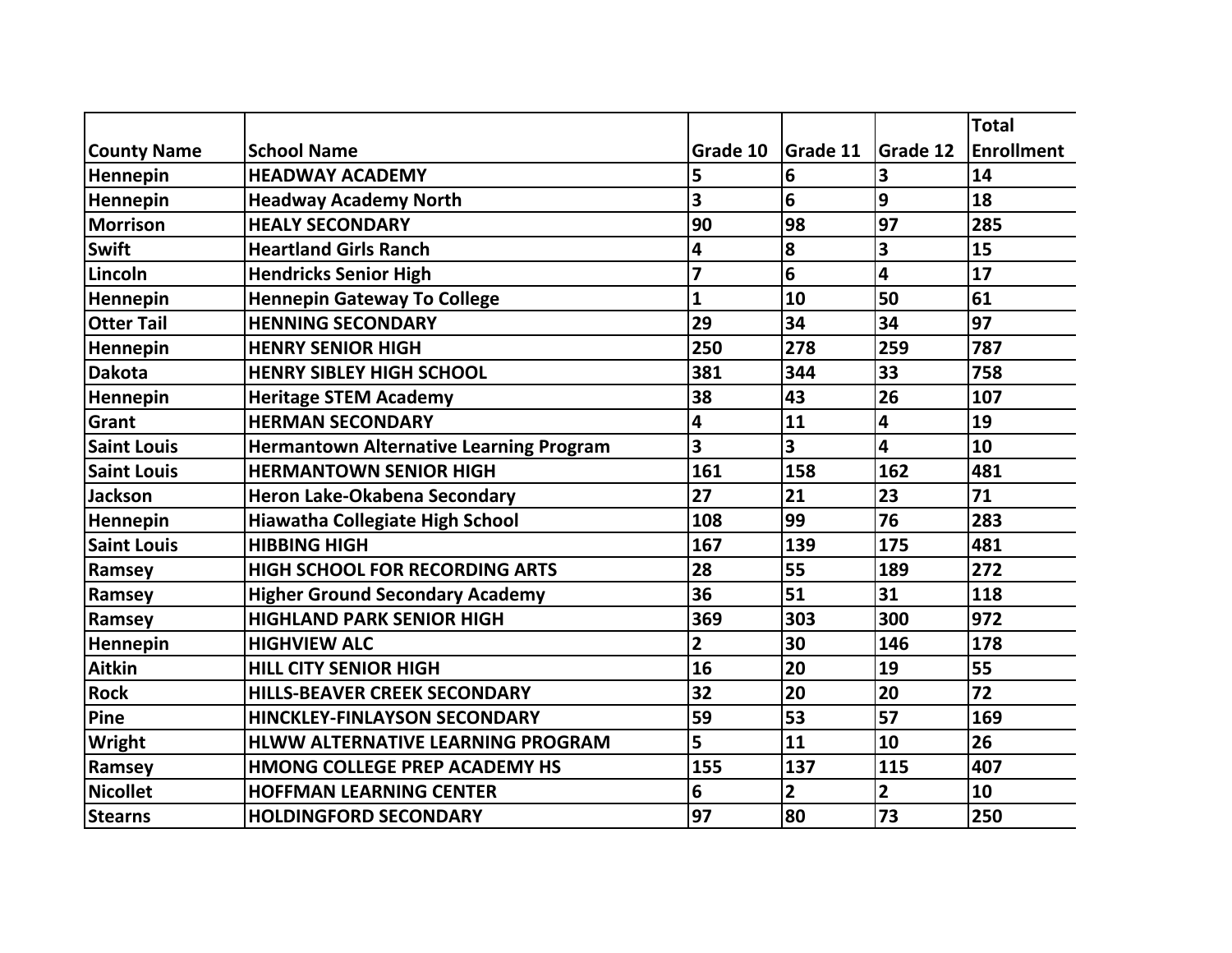|                    |                                                   |                |                 |                 | <b>Total</b>      |
|--------------------|---------------------------------------------------|----------------|-----------------|-----------------|-------------------|
| <b>County Name</b> | <b>School Name</b>                                | Grade 10       | <b>Grade 11</b> | <b>Grade 12</b> | <b>Enrollment</b> |
| Hennepin           | <b>HOPKINS SENIOR HIGH</b>                        | 541            | 490             | 574             | 1605              |
| <b>Houston</b>     | <b>HOUSTON SECONDARY</b>                          | 36             | 29              | 29              | 94                |
| Wright             | HOWARD LAKE-WAVERLY-WINSTED SEC.                  | 85             | 80              | 69              | 234               |
| Ramsey             | <b>HUMBOLDT HIGH SCHOOL</b>                       | 202            | 180             | 141             | 523               |
| <b>Mcleod</b>      | <b>HUTCHINSON SENIOR HIGH</b>                     | 250            | 233             | 225             | 708               |
| <b>Mcleod</b>      | <b>HUTCHINSON TRANSITION ASSISTANCE PG</b>        |                |                 | 19              | 19                |
| <b>Brown</b>       | <b>IMPRINTS PROGRAM</b>                           | 6              | 1               | 3               | 10                |
| <b>Koochiching</b> | <b>INDUS SECONDARY</b>                            | 6              | 8               | 11              | 25                |
| Hennepin           | <b>INSIGHT SCHOOL OF MINNESOTA</b>                | 72             | 82              | 151             | 305               |
| <b>Carver</b>      | <b>INTEGRATED ARTS ACADEMY</b>                    | 9              | 18              | 24              | 51                |
| Hennepin           | <b>INTERSECT</b>                                  |                |                 | 16              | 16                |
| Hennepin           | <b>INVEST HIGH SCHOOL</b>                         | 11             | 8               | 10              | 29                |
| <b>Otter Tail</b>  | <b>IQ ACADEMY MINNESOTA</b>                       | 41             | 58              | 68              | 167               |
| Ramsey             | <b>IRONDALE SENIOR HIGH</b>                       | 432            | 426             | 433             | 1291              |
| <b>Crow Wing</b>   | <b>ISD 181 LEARNING CENTER</b>                    | 9              | 44              | 78              | 131               |
| <b>Koochiching</b> | ISD 361 - ALC Program                             | $\overline{2}$ | 3               | $\overline{7}$  | 12                |
| <b>Mille Lacs</b>  | <b>ISLE SECONDARY</b>                             | 35             | 23              | 32              | 90                |
| <b>Itasca</b>      | <b>ITASKIN EDUCATION CENTER</b>                   | 11             | 11              | 4               | 26                |
| <b>Sherburne</b>   | <b>IVAN SAND COMMUNITY HIGH SCHOOL</b>            | $\overline{z}$ | 12              | 49              | 68                |
| <b>Jackson</b>     | <b>JACKSON COUNTY CENTRAL SENIOR HIGH</b>         | 82             | 97              | 84              | 263               |
| Wright             | <b>Jane Goodall Environmental Science Academy</b> | 16             | 16              | 19              | 51                |
| Waseca             | <b>JANESVILLE-WALDORF-PEMBERTON SEC</b>           | 50             | 54              | 47              | 151               |
| Hennepin           | <b>JEFFERSON SENIOR HIGH</b>                      | 419            | 416             | 402             | 1237              |
| Ramsey             | <b>JENNINGS EXPERIENTIAL HIGH SCHOOL</b>          | 14             | 19              | 40              | 73                |
| Olmsted            | <b>JOHN MARSHALL SENIOR HIGH</b>                  | 426            | 473             | 392             | 1291              |
| Ramsey             | <b>JOHNSON SENIOR HIGH</b>                        | 333            | 333             | 286             | 952               |
| <b>Scott</b>       | <b>Jordan High School</b>                         | 152            | 143             | 163             | 458               |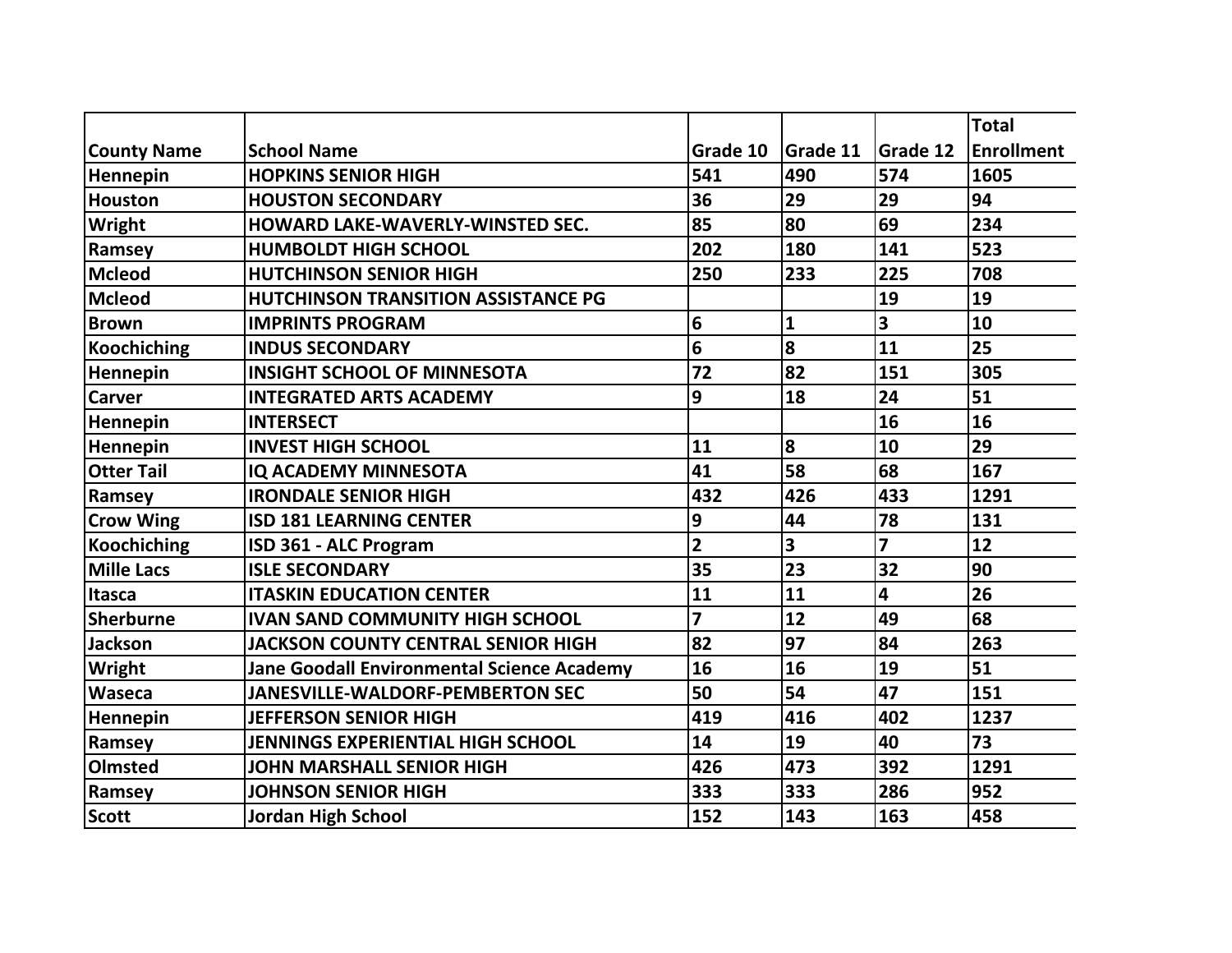|                    |                                                 |                |                 |                         | <b>Total</b>      |
|--------------------|-------------------------------------------------|----------------|-----------------|-------------------------|-------------------|
| <b>County Name</b> | <b>School Name</b>                              | Grade 10       | <b>Grade 11</b> | <b>Grade 12</b>         | <b>Enrollment</b> |
| Ramsey             | <b>JOURNEYS SECONDARY SCHOOL</b>                | 7              | 9               | 37                      | 53                |
| Ramsey             | <b>JUVENILE SERVICE CENTER</b>                  | 3              | 6               | 10                      | 19                |
| Wright             | <b>Kaleidoscope Charter High School</b>         | 10             | 17              | 10                      | 37                |
| <b>Dodge</b>       | <b>KASSON-MANTORVILLE SENIOR HIGH</b>           | 150            | 176             | 155                     | 481               |
| <b>Blue Earth</b>  | <b>Kato Public Charter School</b>               | 15             | 19              | 12                      | 46                |
| <b>Beltrami</b>    | <b>KELLIHER SECONDARY</b>                       | 14             | 19              | 13                      | 46                |
| <b>Otter Tail</b>  | <b>Kennedy High School</b>                      | 157            | 142             | 145                     | 444               |
| Hennepin           | <b>KENNEDY SENIOR HIGH</b>                      | 385            | 357             | 354                     | 1096              |
| Goodhue            | <b>KENYON-WANAMINGO SENIOR HIGH</b>             | 58             | 67              | 63                      | 188               |
| <b>Swift</b>       | <b>KERKHOVEN SECONDARY</b>                      | 47             | 43              | 41                      | 131               |
| <b>Stearns</b>     | <b>KIMBALL SECONDARY</b>                        | 47             | 55              | 66                      | 168               |
| Fillmore           | <b>Kingsland Junior/Senior High School</b>      | 39             | 37              | 38                      | 114               |
| <b>Kittson</b>     | <b>KITTSON CENTRAL SECONDARY</b>                | 13             | 21              | 16                      | 50                |
| Wright             | <b>KNIGHTS ACADEMY</b>                          | 4              | 13              | 13                      | 30                |
| <b>Mille Lacs</b>  | <b>KOKESH AREA LEARNING CENTER</b>              | 3              | $\overline{2}$  | 15                      | 20                |
| <b>Houston</b>     | La Crescent Secondary Montessori & STEM         | $\overline{7}$ | $\overline{2}$  | $\overline{2}$          | 11                |
| Houston            | <b>LA CRESCENT SENIOR HIGH</b>                  | 91             | 98              | 86                      | 275               |
| Lac qui Parle      | LAC QUI PARLE VALLEY SECONDARY                  | 50             | 51              | 52                      | 153               |
| <b>Red Lake</b>    | <b>LAFAYETTE SECONDARY</b>                      | 32             | 24              | 23                      | 79                |
| Lake of the        | LAKE OF THE WOODS SECONDARY                     | 30             | 40              | 24                      | 94                |
| <b>Becker</b>      | <b>LAKE PARK AUDUBON SECONDARY</b>              | 47             | 43              | 59                      | 149               |
| Kandiyohi          | <b>Lake Park School</b>                         | 5              | 4               | $\overline{2}$          | 11                |
| Clay               | <b>LAKES COUNTRY YOUTH EDUC SVCS</b>            | 3              | 9               | 27                      | 39                |
| Washington         | Lakes International Language Academy-Headwaters | 39             | 19              | 8                       | 66                |
| Wright             | <b>Lakeside Academy</b>                         | 4              | 8               | $\overline{\mathbf{z}}$ | 19                |
| Lyon               | <b>LAKEVIEW SECONDARY</b>                       | 48             | 64              | 45                      | 157               |
| <b>Dakota</b>      | <b>LAKEVILLE AREA LEARNING CENTER</b>           | 5              | 23              | 38                      | 66                |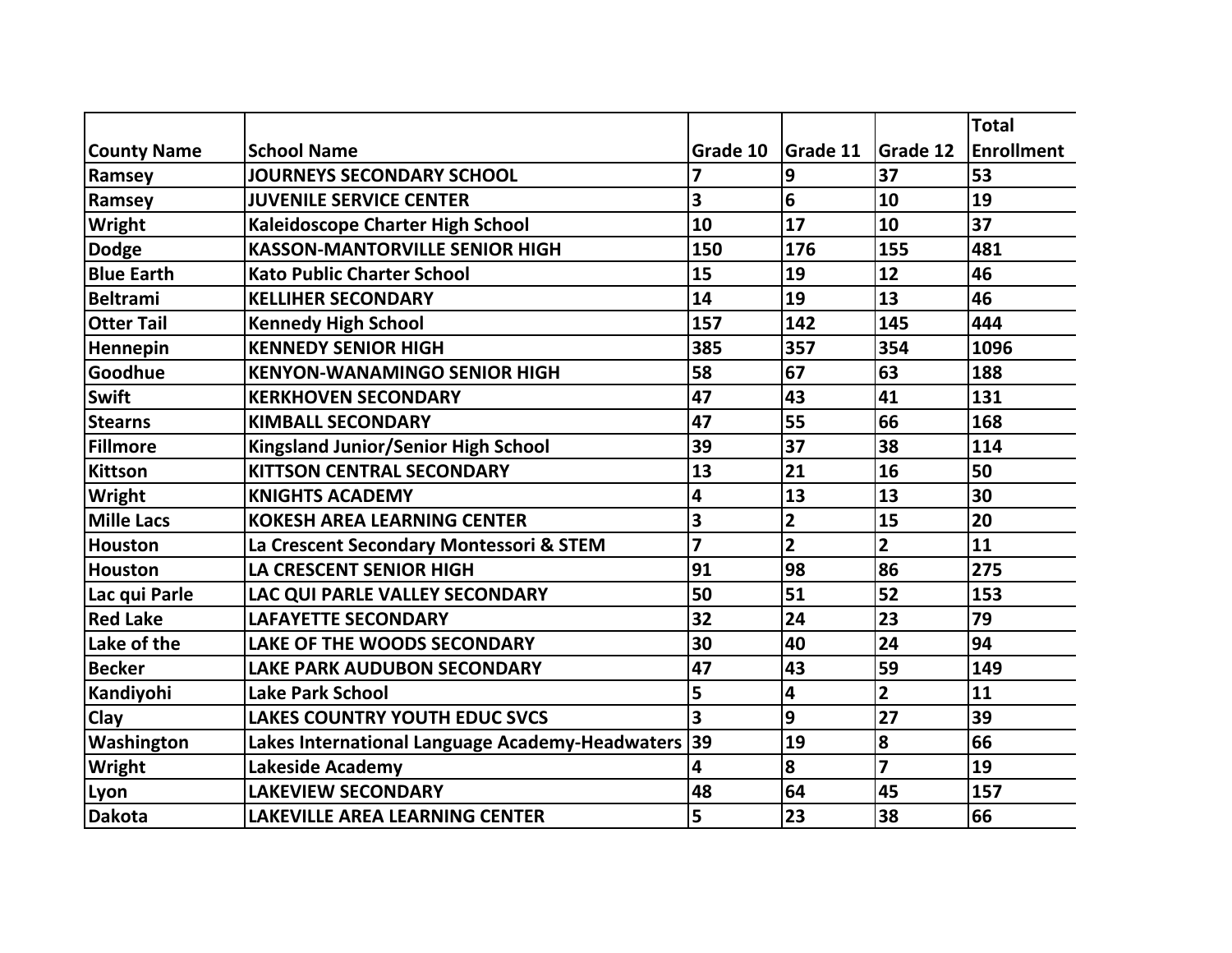|                    |                                           |              |          |                 | <b>Total</b>      |
|--------------------|-------------------------------------------|--------------|----------|-----------------|-------------------|
| <b>County Name</b> | <b>School Name</b>                        | Grade 10     | Grade 11 | <b>Grade 12</b> | <b>Enrollment</b> |
| <b>Dakota</b>      | <b>LAKEVILLE NORTH HIGH</b>               | 446          | 455      | 408             | 1309              |
| <b>Dakota</b>      | <b>LAKEVILLE SOUTH HIGH</b>               | 480          | 454      | 425             | 1359              |
| Kittson            | <b>LANCASTER SECONDARY</b>                | 7            | 8        | 13              | 28                |
| Fillmore           | <b>LANESBORO SECONDARY</b>                | 34           | 23       | 22              | 79                |
| <b>Hubbard</b>     | <b>LAPORTE SECONDARY</b>                  | 25           | 12       | 17              | 54                |
| <b>Lesueur</b>     | LE SUEUR-HENDERSON HIGH SCHOOL            | 73           | 83       | 90              | 246               |
| Ramsey             | <b>LEAP HIGH SCHOOL</b>                   | 45           | 57       | 76              | 178               |
| <b>Mower</b>       | <b>LEROY SECONDARY</b>                    | 17           | 17       | 14              | 48                |
| <b>Mcleod</b>      | <b>LESTER PRAIRIE SECONDARY</b>           | 43           | 29       | 29              | 101               |
| Winona             | LEWISTON-ALTURA SECONDARY                 | 64           | 67       | 72              | 203               |
| <b>Crow Wing</b>   | <b>LINCOLN EDUCATION CENTER</b>           | 8            | 16       | 14              | 38                |
| <b>Hennepin</b>    | <b>LINCOLN INTERNATIONAL SCHOOL</b>       | 44           | 48       | 42              | 134               |
| <b>Carlton</b>     | <b>LINCOLN SECONDARY</b>                  | 95           | 85       | 91              | 271               |
| Wabasha            | <b>LINCOLN SECONDARY</b>                  | 98           | 100      | 93              | 291               |
| Pennington         | <b>LINCOLN SENIOR HIGH</b>                | 148          | 130      | 147             | 425               |
| <b>Dakota</b>      | <b>Link12 Lakeville</b>                   | 10           | 8        | 21              | 39                |
| Hennepin           | <b>LIONSGATE ACADEMY</b>                  | 28           | 28       | 23              | 79                |
| Ramsey             | <b>Lionsgate Academy - Shoreview</b>      | 16           |          |                 | 16                |
| Ramsey             | <b>Lionsgate Academy AIM</b>              |              |          | 38              | 38                |
| <b>Meeker</b>      | <b>LITCHFIELD AREA LEARNING PROGRAM</b>   |              |          | 10              | 10                |
| <b>Meeker</b>      | <b>LITCHFIELD SENIOR HIGH</b>             | 126          | 123      | 115             | 364               |
| <b>Morrison</b>    | LITTLE FALLS CONTINUING EDUCATION         | $\mathbf{1}$ | 18       | 42              | 61                |
| <b>Morrison</b>    | <b>LITTLE FALLS SENIOR HIGH</b>           | 189          | 177      | 189             | 555               |
| Cass               | <b>LITTLE SAND</b>                        | 1            | 6        | 3               | 10                |
| <b>Koochiching</b> | <b>LITTLEFORK-BIG FALLS SECONDARY</b>     | 28           | 31       | 18              | 77                |
| <b>Blue Earth</b>  | LK CRYSTAL-WELLCOME MEMORIAL SECONDARY    | 57           | 71       | 59              | 187               |
| <b>Todd</b>        | <b>LONG PRAIRIE-GREY SECONDARY SCHOOL</b> | 71           | 74       | 78              | 223               |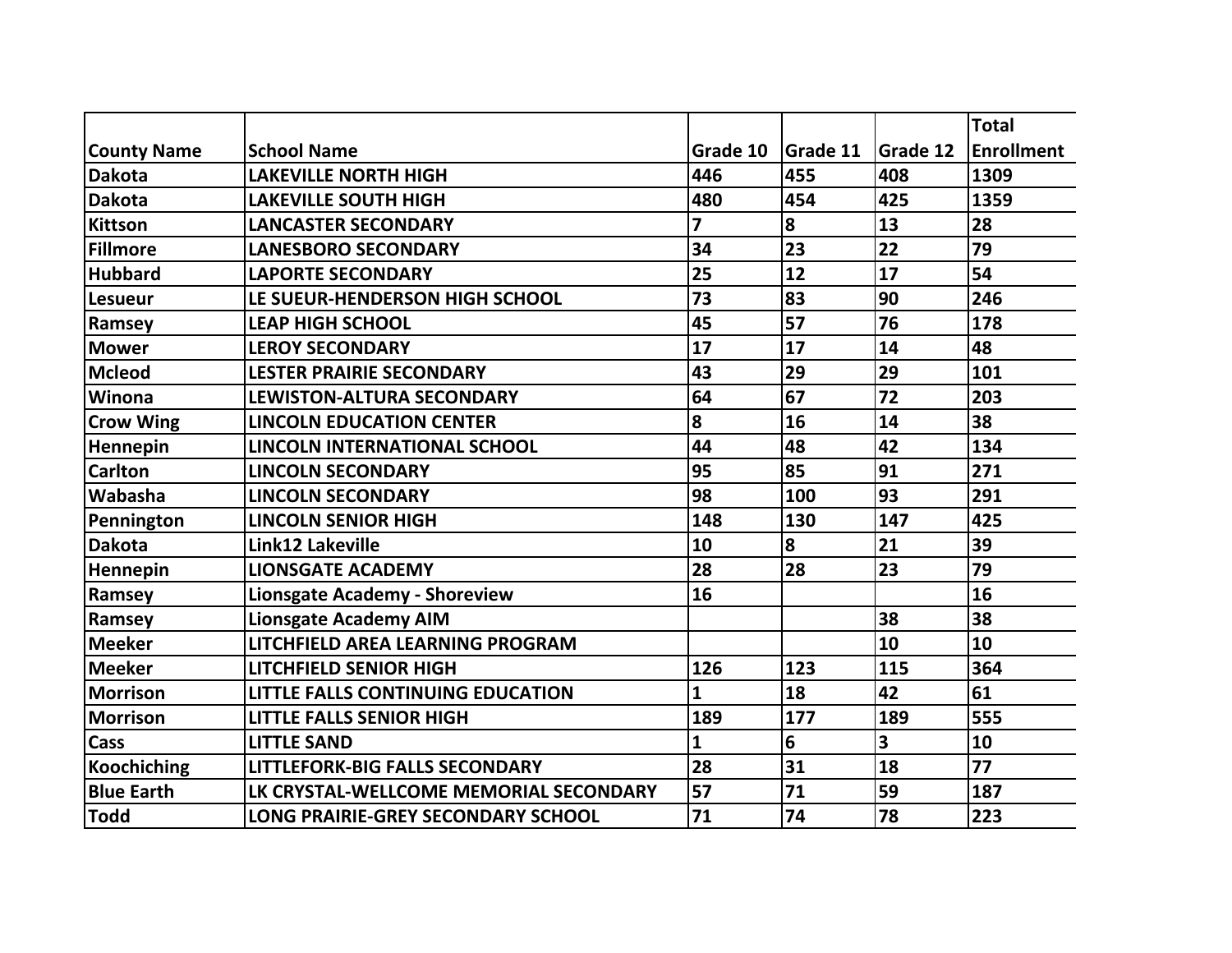|                    |                                       |                         |                 |                 | <b>Total</b>      |
|--------------------|---------------------------------------|-------------------------|-----------------|-----------------|-------------------|
| <b>County Name</b> | <b>School Name</b>                    | Grade 10                | <b>Grade 11</b> | <b>Grade 12</b> | <b>Enrollment</b> |
| Hennepin           | <b>Longfellow Alternative</b>         | 3                       | 7               | 61              | 71                |
| Hennepin           | <b>LORING-NICOLLET HIGH</b>           | 5                       | 15              | 38              | 58                |
| <b>Rock</b>        | <b>LUVERNE SENIOR HIGH</b>            | 97                      | 94              | 101             | 292               |
| <b>Mower</b>       | <b>LYLE SECONDARY</b>                 | 23                      | 18              | 23              | 64                |
| <b>Fillmore</b>    | <b>MABEL-CANTON SECONDARY</b>         | 32                      | 21              | 18              | 71                |
| Chippewa           | <b>MACCRAY Area Learning Program</b>  | 1                       | 6               | 15              | 22                |
| Chippewa           | <b>MACCRAY SENIOR HIGH</b>            | 50                      | 33              | 14              | 97                |
| Watonwan           | <b>MADELIA SECONDARY</b>              | 48                      | 46              | 38              | 132               |
| <b>Mahnomen</b>    | <b>MAHNOMEN AREA LEARNING CENTER</b>  | 5                       | 8               | 5               | 18                |
| <b>Mahnomen</b>    | <b>MAHNOMEN SECONDARY</b>             | 51                      | 38              | 34              | 123               |
| Washington         | <b>MAHTOMEDI SENIOR HIGH</b>          | 306                     | 289             | 292             | 887               |
| <b>Blue Earth</b>  | <b>MANKATO EAST SENIOR HIGH</b>       | 268                     | 289             | 256             | 813               |
| <b>Blue Earth</b>  | <b>MANKATO WEST SENIOR HIGH</b>       | 308                     | 297             | 303             | 908               |
| Hennepin           | <b>MAPLE GROVE SENIOR HIGH</b>        | 588                     | 577             | 575             | 1740              |
| Wright             | <b>MAPLE LAKE SECONDARY</b>           | 76                      | 63              | 80              | 219               |
| <b>Blue Earth</b>  | <b>Maple River Secondary</b>          | 66                      | 85              | 73              | 224               |
| <b>Marshall</b>    | <b>MARSHALL COUNTY CENTRAL HIGH</b>   | 38                      | 25              | 26              | 89                |
| Lyon               | <b>MARSHALL HIGH SCHOOL</b>           | 211                     | 208             | 216             | 635               |
| <b>Martin</b>      | <b>MARTIN COUNTY WEST SENIOR HIGH</b> | 47                      | 57              | 58              | 162               |
| Lyon               | <b>MATEC</b>                          | $\overline{\mathbf{z}}$ | 19              | 30              | 56                |
| Washington         | <b>MATH AND SCIENCE ACADEMY</b>       | 72                      | 61              | 54              | 187               |
| <b>Olmsted</b>     | <b>MAYO SENIOR HIGH</b>               | 476                     | 387             | 386             | 1249              |
| Goodhue            | MCF-REDWING, MAGINNIS HIGH SCHOOL     | 7                       | 12              | 32              | 51                |
| <b>Aitkin</b>      | <b>MCGREGOR SECONDARY</b>             | 39                      | 31              | 23              | 93                |
| <b>Steele</b>      | <b>MEDFORD SECONDARY</b>              | 76                      | 70              | 49              | 195               |
| <b>Stearns</b>     | <b>MELROSE SECONDARY</b>              | 125                     | 139             | 134             | 398               |
| <b>Saint Louis</b> | <b>MEMORIAL HIGH SCHOOL</b>           | 36                      | 49              | 32              | 117               |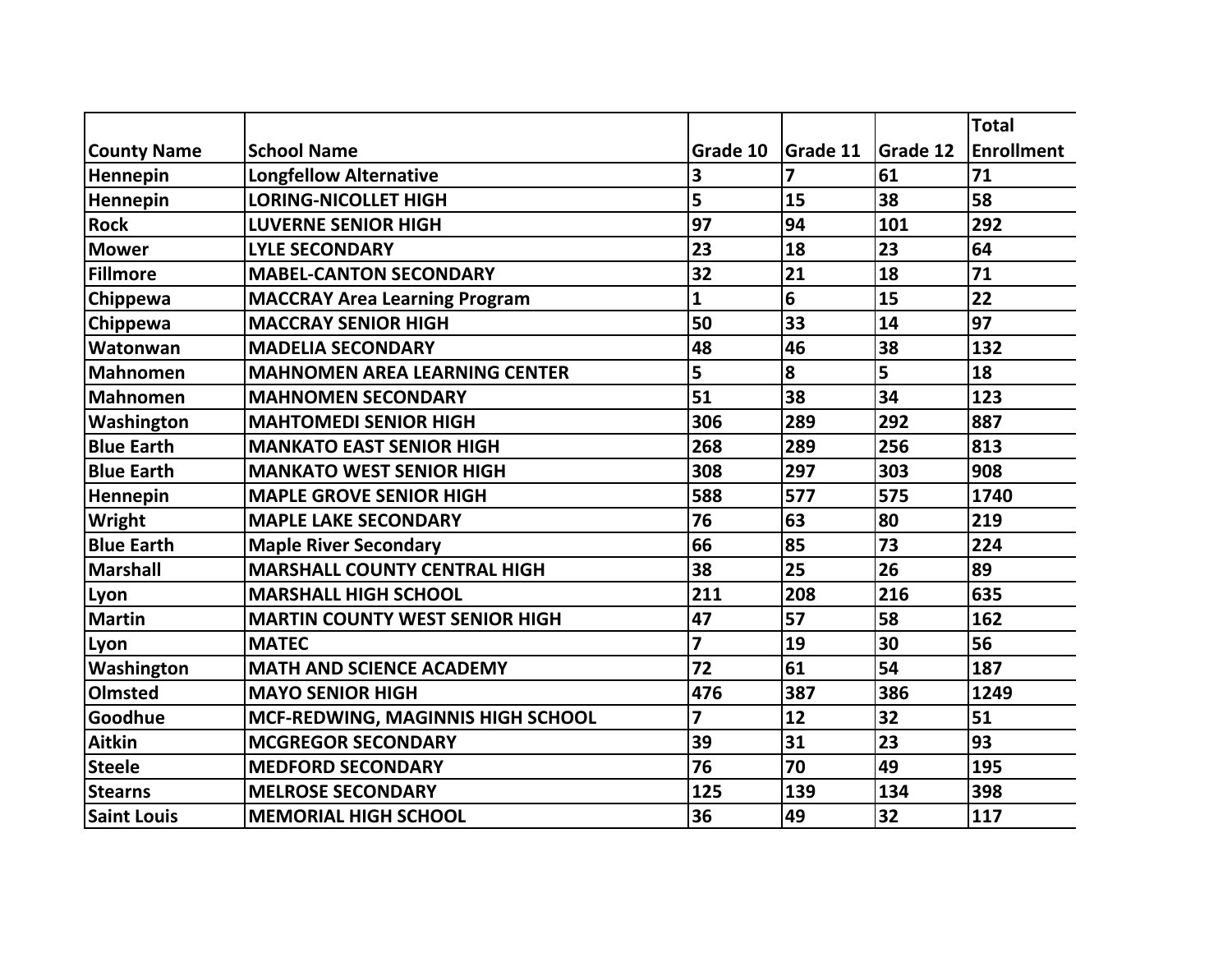|                    |                                           |                         |                 |                 | <b>Total</b>      |
|--------------------|-------------------------------------------|-------------------------|-----------------|-----------------|-------------------|
| <b>County Name</b> | <b>School Name</b>                        | Grade 10                | <b>Grade 11</b> | <b>Grade 12</b> | <b>Enrollment</b> |
| Wadena             | <b>MENAHGA HIGH SCHOOL</b>                | 75                      | 62              | 60              | 197               |
| Hennepin           | <b>MENLO PARK ACADEMY</b>                 | $\overline{\mathbf{2}}$ | 12              | 56              | 70                |
| Hennepin           | <b>MERC</b>                               | 6                       | 11              | 33              | 50                |
| <b>Saint Louis</b> | <b>MESABI EAST SECONDARY</b>              | 75                      | 78              | 69              | 222               |
| Ramsey             | <b>METRO DEAF SCHOOL</b>                  | 3                       | 3               | 9               | 15                |
| Anoka              | <b>Metro Heights Academy</b>              | 10                      | 26              | 97              | 133               |
| Hennepin           | <b>METRO SCHOOLS CHARTER</b>              | 68                      | 75              | 65              | 208               |
| <b>Mille Lacs</b>  | <b>MID-STATE NORTH</b>                    | 4                       | 4               | $\overline{2}$  | 10                |
| <b>Mille Lacs</b>  | <b>MILACA AREA LEARNING CENTER</b>        | $\overline{2}$          | 13              | 25              | 40                |
| <b>Mille Lacs</b>  | <b>MILACA SECONDARY HIGH</b>              | 131                     | 126             | 123             | 380               |
| <b>Mille Lacs</b>  | <b>MILLE LACS ACADEMY (NEXUS)</b>         | 18                      | 10              | 6               | 34                |
| Hennepin           | <b>MINNEAPOLIS ON LINE LEARNING</b>       | 6                       | 8               | 30              | 44                |
| Lyon               | <b>MINNEOTA SECONDARY</b>                 | 54                      | 53              | 45              | 152               |
| Ramsey             | <b>Minnesota Connections Academy</b>      | 363                     | 311             | 389             | 1063              |
| <b>Sibley</b>      | <b>MINNESOTA NEW COUNTRY SCHOOL</b>       | 24                      | 24              | 21              | 69                |
| Ramsey             | <b>MINNESOTA ONLINE HIGH SCHOOL</b>       | 37                      | 42              | 112             | 191               |
| <b>Nicollet</b>    | <b>Minnesota Valley School</b>            | 3                       | 6               | $\overline{2}$  | 11                |
| <b>Houston</b>     | <b>MINNESOTA VIRTUAL ACADEMY</b>          | 190                     | 202             | 241             | 633               |
| Hennepin           | <b>MINNETONKA SENIOR HIGH</b>             | 823                     | 809             | 791             | 2423              |
| Pope               | Minnewaska Area WIN Academy               | 6                       | 5               | $\overline{2}$  | 13                |
| Pope               | <b>MINNEWASKA SECONDARY</b>               | 102                     | 82              | 63              | 247               |
| <b>Unknown</b>     | <b>MMSA High School</b>                   | 18                      |                 |                 | 18                |
| <b>Rice</b>        | <b>MN ACADEMY FOR THE BLIND</b>           | 3                       | 5               | 18              | 26                |
| Rice               | <b>MN ACADEMY FOR THE DEAF</b>            | 6                       | 9               | 13              | 28                |
| <b>Sherburne</b>   | <b>MN CORRECTIONAL FACILITY-ST. CLOUD</b> | $\overline{\mathbf{2}}$ | 3               | 15              | 20                |
| Chippewa           | <b>MN River Valley ALC-Seatbased</b>      | 8                       | 42              | 92              | 142               |
| Lincoln            | <b>MNVSS</b>                              | 3                       | $\overline{7}$  | 9               | 19                |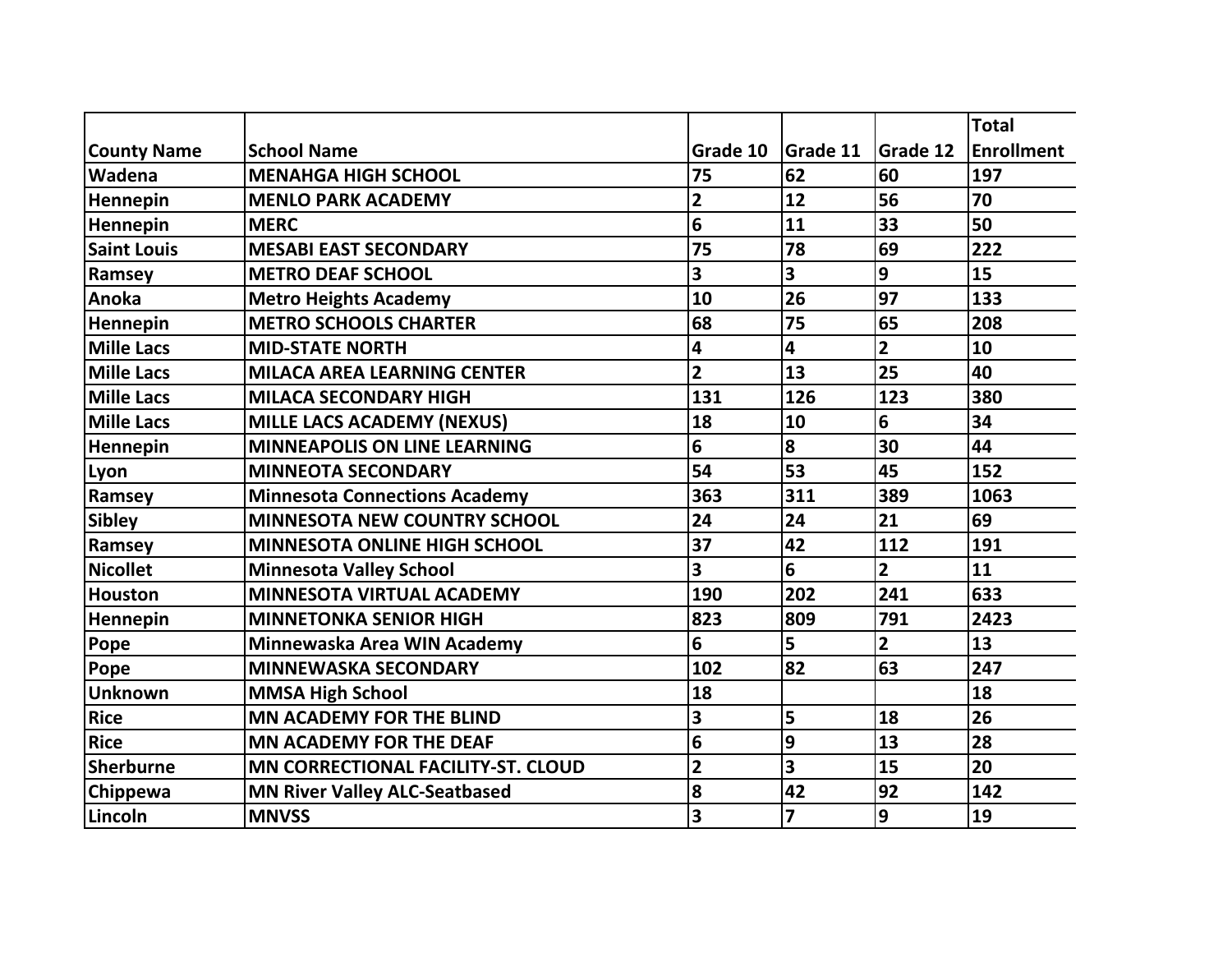|                    |                                         |                |                         |                         | <b>Total</b>      |
|--------------------|-----------------------------------------|----------------|-------------------------|-------------------------|-------------------|
| <b>County Name</b> | <b>School Name</b>                      | Grade 10       | Grade 11                | <b>Grade 12</b>         | <b>Enrollment</b> |
| Chippewa           | <b>MONTEVIDEO SENIOR HIGH</b>           | 98             | 87                      | 90                      | 275               |
| <b>Wright</b>      | <b>MONTICELLO ALTERNATIVE PROGRAM</b>   | 1              | 3                       | 18                      | 22                |
| Wright             | <b>Monticello High School - SNW</b>     | $\overline{z}$ | 6                       | 30                      | 43                |
| Wright             | <b>MONTICELLO SENIOR HIGH</b>           | 305            | 288                     | 271                     | 864               |
| Clay               | <b>MOORHEAD HIGH SCHOOL</b>             | 471            | 438                     | 451                     | 1360              |
| <b>Carlton</b>     | <b>MOOSE LAKE SECONDARY</b>             | 49             | 46                      | 56                      | 151               |
| <b>Kanabec</b>     | <b>MORA ALTERNATIVE LEARNING CENTER</b> | 4              | 8                       | 39                      | 51                |
| <b>Kanabec</b>     | <b>MORA SECONDARY</b>                   | 124            | 121                     | 105                     | 350               |
| <b>Stevens</b>     | <b>Morris Area Secondary</b>            | 65             | 68                      | 78                      | 211               |
| Hennepin           | <b>MOUND WESTONKA HIGH SCHOOL</b>       | 191            | 186                     | 167                     | 544               |
| Ramsey             | <b>Mounds View Adult Education</b>      |                |                         | 14                      | 14                |
| Ramsey             | <b>MOUNDS VIEW ALC</b>                  | 6              | 23                      | 66                      | 95                |
| Ramsey             | <b>MOUNDS VIEW SENIOR HIGH</b>          | 470            | 402                     | 450                     | 1322              |
| <b>Saint Louis</b> | <b>MOUNTAIN IRON-BUHL SECONDARY</b>     | 35             | 40                      | 28                      | 103               |
| Cottonwood         | <b>MOUNTAIN LAKE SECONDARY</b>          | 39             | 40                      | 46                      | 125               |
| Isanti             | <b>MOVING FORWARD</b>                   |                |                         | 10                      | 10                |
| Hennepin           | <b>MPS METRO C</b>                      | 5              | 6                       |                         | 11                |
| Hennepin           | <b>MPS METRO HA</b>                     | 6              | $\mathbf{1}$            | $\overline{\mathbf{4}}$ | 11                |
| Hennepin           | <b>MTS HIGH SCHOOL</b>                  | 38             | 27                      | 39                      | 104               |
| Hennepin           | <b>MTS PEASE ACADEMY</b>                | 5              | $\overline{\mathbf{z}}$ | 16                      | 28                |
| <b>Murray</b>      | <b>MURRAY COUNTY CENTRAL SECONDARY</b>  | 55             | 54                      | 53                      | 162               |
| <b>Itasca</b>      | <b>NASHWAUK SECONDARY</b>               | 51             | 36                      | 32                      | 119               |
| Itasca             | <b>NASHWAUK-KEEWATIN ALP</b>            | 3              | 9                       | 6                       | 18                |
| Ramsey             | <b>NETS</b>                             | 4              | 4                       | 4                       | 12                |
| <b>Hubbard</b>     | <b>NEVIS SECONDARY</b>                  | 39             | 47                      | 39                      | 125               |
| <b>Mcleod</b>      | <b>New Century Academy</b>              | 31             | 24                      | 20                      | 75                |
| Mower              | <b>NEW DOMINION ACADEMY</b>             | 12             | 14                      | 4                       | 30                |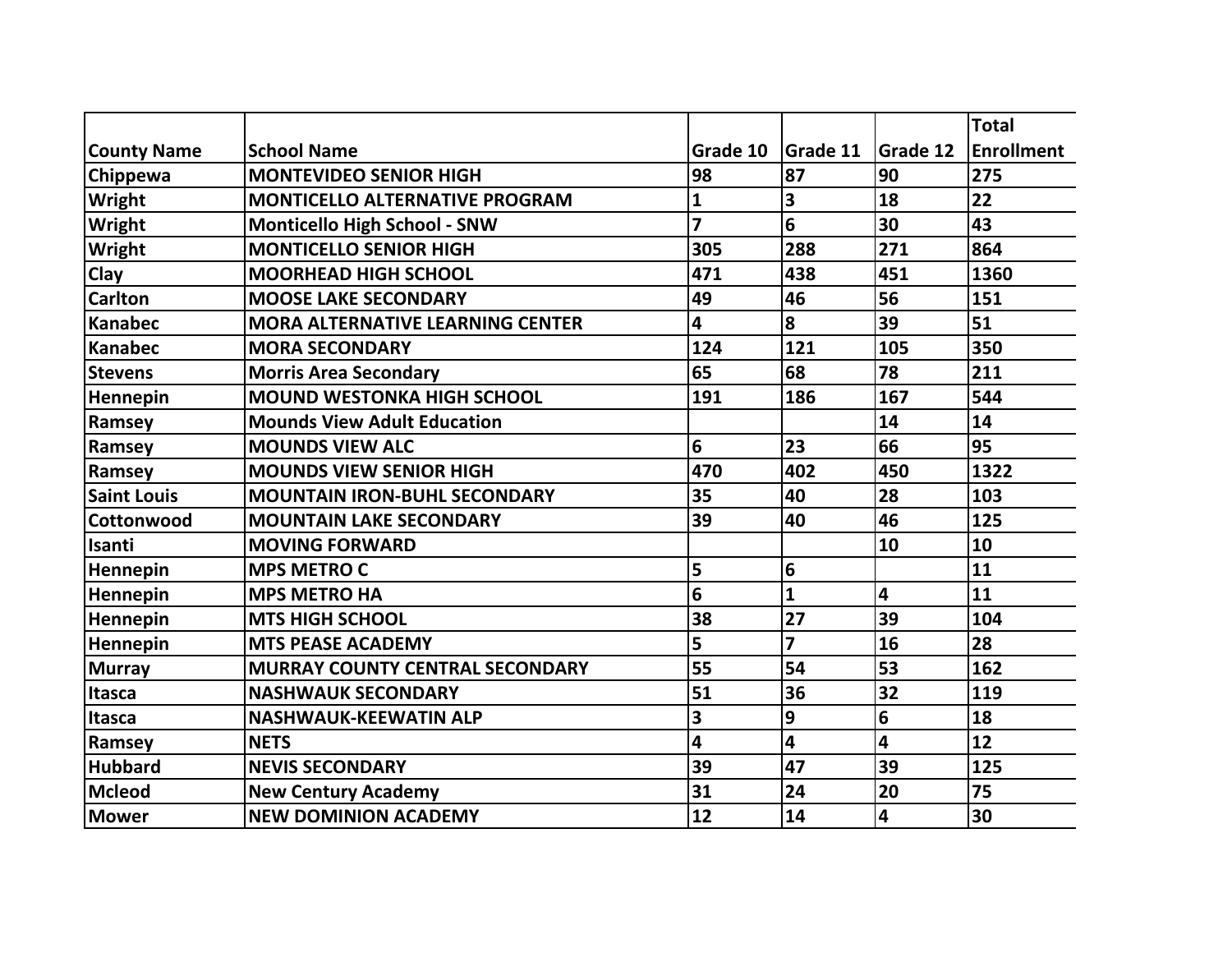|                    |                                            |          |                 |                 | <b>Total</b>      |
|--------------------|--------------------------------------------|----------|-----------------|-----------------|-------------------|
| <b>County Name</b> | <b>School Name</b>                         | Grade 10 | <b>Grade 11</b> | <b>Grade 12</b> | <b>Enrollment</b> |
| Washington         | NEW HEIGHTS SCHOOL, INC.                   | 9        | 8               | $\overline{z}$  | 24                |
| Kandiyohi          | <b>NEW LONDON ALTERNATIVE SCHOOL</b>       |          | 7               | 8               | 15                |
| Kandiyohi          | <b>NEW LONDON-SPICER SR.</b>               | 129      | 102             | 100             | 331               |
| <b>Polk</b>        | <b>NEW PATHS AREA LEARNING CENTER</b>      | 17       | 19              | 29              | 65                |
| <b>Scott</b>       | <b>NEW PRAGUE SENIOR HIGH</b>              | 318      | 329             | 319             | 966               |
| <b>Brown</b>       | <b>NEW ULM HIGH SCHOOL</b>                 | 163      | 150             | 169             | 482               |
| <b>Otter Tail</b>  | <b>NEW YORK MILLS SECONDARY</b>            | 52       | 47              | 48              | 147               |
| <b>Nicollet</b>    | <b>NICOLLET SENIOR HIGH SCHOOL</b>         | 33       | 26              | 31              | 90                |
| <b>Norman</b>      | <b>NORMAN COUNTY EAST SECONDARY</b>        | 18       | 31              | 20              | 69                |
| Hennepin           | <b>NORTH ACADEMY SENIOR HIGH</b>           | 127      | 108             | 88              | 323               |
| Chisago            | <b>NORTH BRANCH LAB SCHOOL ALC</b>         | 24       | 11              | 22              | 57                |
| Chisago            | <b>NORTH BRANCH SENIOR HIGH</b>            | 202      | 188             | 205             | 595               |
| Hennepin           | <b>North Education Center Academy</b>      | 7        | 13              | 46              | 66                |
| Washington         | <b>NORTH LAKES ACADEMY 56</b>              | 51       | 56              | 45              | 152               |
| Ramsey             | <b>NORTH SENIOR HIGH</b>                   | 429      | 428             | 420             | 1277              |
| <b>Saint Louis</b> | <b>NORTH WOODS SECONDARY</b>               | 48       | 52              | 52              | 152               |
| <b>Saint Louis</b> | <b>NORTHEAST RANGE SECONDARY</b>           | 28       | 23              | 24              | 75                |
| <b>Itasca</b>      | <b>NORTHERN LIGHTS COMMUNITY SCHOOL</b>    | 13       | 17              | 17              | 47                |
| <b>Rice</b>        | <b>NORTHFIELD AREA LEARNING CENTER</b>     | 3        | 11              | 39              | 53                |
| <b>Rice</b>        | <b>NORTHFIELD SENIOR HIGH</b>              | 356      | 321             | 341             | 1018              |
| <b>Saint Louis</b> | <b>NORTHLAND LEARNING CENTER 010</b>       | 7        | 17              | 20              | 44                |
| <b>Saint Louis</b> | <b>NORTHLAND LEARNING CENTER 020</b>       | 4        | $\overline{2}$  | 4               | 10                |
| Cass               | <b>NORTHLAND SECONDARY</b>                 | 9        | 23              | 16              | 48                |
| <b>Koochiching</b> | <b>NORTHOME SECONDARY</b>                  | 11       | 9               | 17              | 37                |
| Pennington         | <b>NORTHWEST AREA LEARNING CENTER</b>      |          | 12              | 14              | 26                |
| Anoka              | <b>NORTHWEST PASSAGE HIGH SCHOOL</b>       | 32       | 34              | 70              | 136               |
| Ramsey             | <b>NOVA CLASSICAL ACADEMY UPPER SCHOOL</b> | 77       | 64              | 58              | 199               |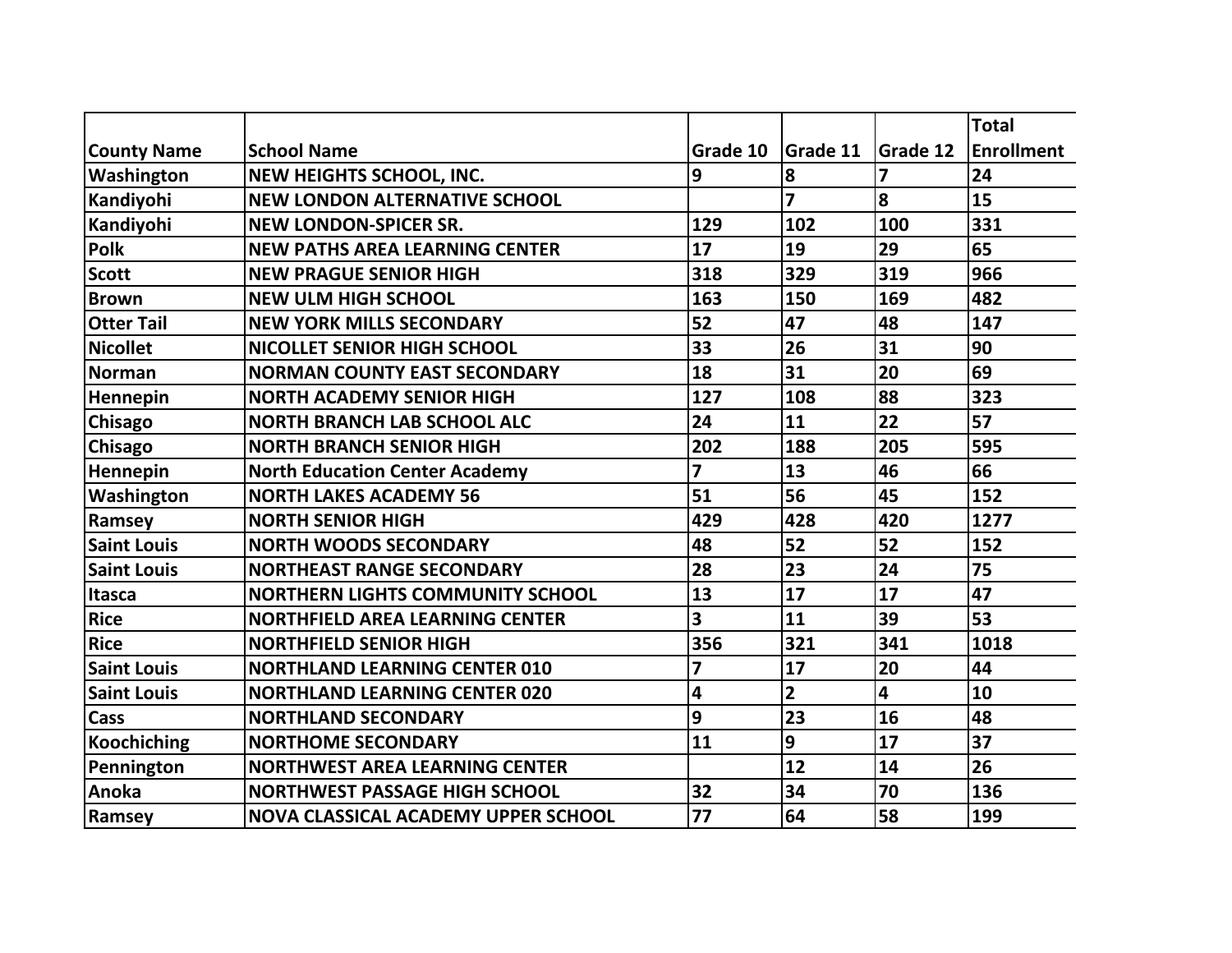|                    |                                                 |                         |                |                 | Total             |
|--------------------|-------------------------------------------------|-------------------------|----------------|-----------------|-------------------|
| <b>County Name</b> | <b>School Name</b>                              | Grade 10                | Grade 11       | <b>Grade 12</b> | <b>Enrollment</b> |
| Waseca             | <b>NRHEG SECONDARY</b>                          | 83                      | 62             | 68              | 213               |
| <b>Saint Louis</b> | <b>NSEC Transition Program</b>                  |                         |                | 28              | 28                |
| <b>Mower</b>       | <b>Oakland Education Center</b>                 | 8                       | 10             | 6               | 24                |
| <b>Kanabec</b>     | <b>OGILVIE SECONDARY</b>                        | 37                      | 40             | 35              | 112               |
| Hennepin           | <b>OMEGON</b>                                   | $\overline{\mathbf{z}}$ | 6              | 5               | 18                |
| <b>Mille Lacs</b>  | <b>Onamia High School</b>                       | 43                      | 43             | 27              | 113               |
| Ramsey             | <b>OPEN WORLD LEARNING SECONDARY</b>            | 71                      | 57             | 49              | 177               |
| Ramsey             | <b>Options</b>                                  | 5                       | 4              | $\overline{2}$  | 11                |
| Hennepin           | <b>ORONO SENIOR HIGH</b>                        | 245                     | 235            | 228             | 708               |
| <b>Big Stone</b>   | <b>ORTONVILLE SECONDARY</b>                     | 33                      | 50             | 46              | 129               |
| <b>Douglas</b>     | <b>OSAKIS SECONDARY</b>                         | 69                      | 58             | 56              | 183               |
| Hennepin           | <b>Osseo ALC Alternative Programs</b>           | $\overline{\mathbf{2}}$ | 8              | 29              | 39                |
| Hennepin           | <b>OSSEO SECONDARY TRANSITION CENTER</b>        |                         |                | 77              | 77                |
| Hennepin           | <b>OSSEO SENIOR HIGH</b>                        | 547                     | 529            | 507             | 1583              |
| <b>Steele</b>      | <b>OWATONNA ALC 9-12</b>                        | 13                      | 25             | 35              | 73                |
| <b>Steele</b>      | <b>OWATONNA SENIOR HIGH</b>                     | 386                     | 328            | 359             | 1073              |
| Anoka              | <b>PACT CHARTER SECONDARY</b>                   | 53                      | 46             | 56              | 155               |
| Anoka              | <b>Paladin Career and Technical High School</b> | 14                      | 34             | 139             | 187               |
| Hennepin           | <b>PARK CENTER IB WORLD SCHOOL</b>              | 512                     | 518            | 483             | 1513              |
| Washington         | <b>Park High School</b>                         | 510                     | 443            | 421             | 1374              |
| <b>Hubbard</b>     | <b>PARK RAPIDS SENIOR HIGH</b>                  | 94                      | 99             | 90              | 283               |
| Hennepin           | <b>Parkers Lake High School</b>                 |                         | $\overline{2}$ | 15              | 17                |
| <b>Otter Tail</b>  | <b>PARKERS PRAIRIE SECONDARY</b>                | 48                      | 47             | 35              | 130               |
| Hennepin           | <b>Parnassus Preparatory School-Rhetoric</b>    | 32                      | 15             | 19              | 66                |
| Washington         | <b>Passages Transition Program</b>              |                         |                | 20              | 20                |
| Anoka              | Pathways                                        |                         |                | 120             | 120               |
| Goodhue            | <b>Pathways Program Grades 8-12</b>             | $\overline{\mathbf{2}}$ | 10             | 4               | 16                |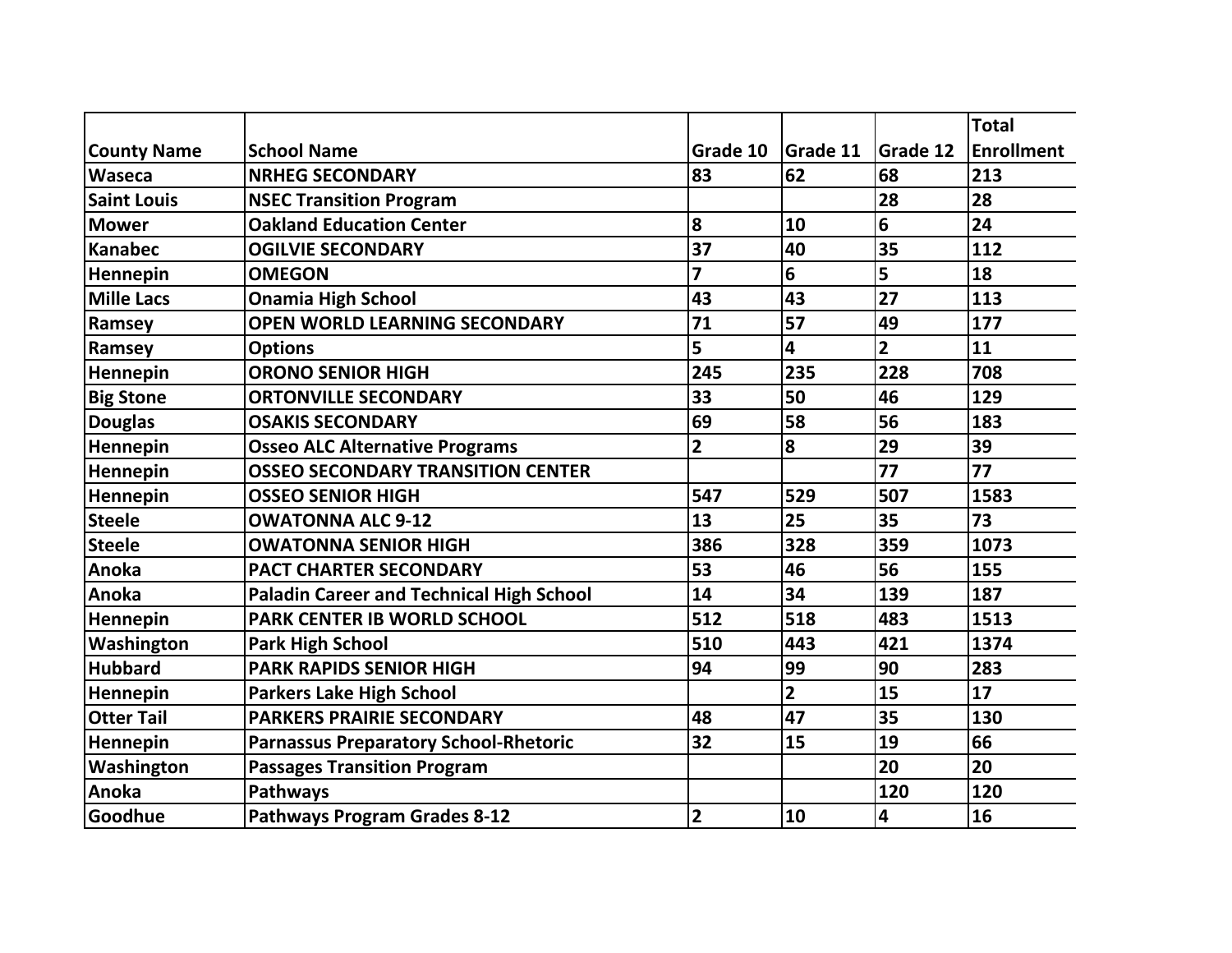|                    |                                       |                         |              |                 | <b>Total</b>      |
|--------------------|---------------------------------------|-------------------------|--------------|-----------------|-------------------|
| <b>County Name</b> | <b>School Name</b>                    | Grade 10                | Grade 11     | <b>Grade 12</b> | <b>Enrollment</b> |
| <b>Stearns</b>     | <b>PAYNESVILLE AREA HIGH SCHOOL</b>   | 75                      | 80           | 73              | 228               |
| <b>Otter Tail</b>  | PELICAN RAPIDS SECONDARY              | 69                      | 72           | 62              | 203               |
| <b>Crow Wing</b>   | <b>PEQUOT LAKES SENIOR HIGH</b>       | 156                     | 144          | 130             | 430               |
| <b>Otter Tail</b>  | PERHAM AREA LEARNING CENTER           | 1                       | 10           | 28              | 39                |
| <b>Otter Tail</b>  | <b>PERHAM SENIOR HIGH</b>             | 112                     | 118          | 105             | 335               |
| Hennepin           | PERPICH CENTER FOR ARTS EDUCATION     |                         | 59           | 53              | 112               |
| Hennepin           | <b>PHASE</b>                          |                         |              | 20              | 20                |
| Wright             | <b>PHOENIX LEARNING CENTER</b>        | 5                       | 9            | 23              | 37                |
| Hennepin           | <b>PHOENIX SCHOOL</b>                 | 1                       | 4            | 10              | 15                |
| Cass               | PILLAGER AREA CHARTER SCHOOL          | 6                       | 14           | 26              | 46                |
| Cass               | <b>Pillager Senior High School</b>    | 70                      | 79           | 71              | 220               |
| Hennepin           | <b>PIM Arts High School</b>           | 77                      | 78           | 71              | 226               |
| Pine               | PINE CITY AREA LEARNING CENTER        | 5                       | 6            | 15              | 26                |
| Pine               | <b>PINE CITY SECONDARY</b>            | 121                     | 120          | 134             | 375               |
| Goodhue            | <b>PINE ISLAND SECONDARY</b>          | 92                      | 85           | 78              | 255               |
| Cass               | PINE RIVER-BACKUS AREA LEARNING CTR   | 5                       | 22           | 28              | 55                |
| Cass               | PINE RIVER-BACKUS HIGH SCHOOL         | 65                      | 51           | 43              | 159               |
| Anoka              | <b>Pines School - ACS</b>             | 6                       | 7            | 10              | 23                |
| Anoka              | <b>Pines School - NSP</b>             | 4                       | 3            | 3               | 10                |
| Anoka              | <b>Pines School - RJC</b>             | 4                       | 8            | 12              | 24                |
| Anoka              | <b>PINES SCHOOL DAY PROGRAM</b>       | $\overline{\mathbf{z}}$ | $\mathbf{1}$ | $\overline{2}$  | 10                |
| Pipestone          | <b>PIPESTONE SENIOR HIGH</b>          | 86                      | 72           | 95              | 253               |
| Wabasha            | <b>PLAINVIEW-ELGIN-MILLVILLE HIGH</b> | 128                     | 95           | 120             | 343               |
| Hennepin           | <b>PLYMOUTH YOUTH CENTER</b>          | 7                       | 20           | 68              | 95                |
| Hennepin           | <b>Plymouth Youth Center Extended</b> | $\mathbf{1}$            | 4            | 12              | 17                |
| <b>Martin</b>      | <b>POSITIVE APPROACH TO LEARNING</b>  |                         |              | $ 12\rangle$    | $ 12\rangle$      |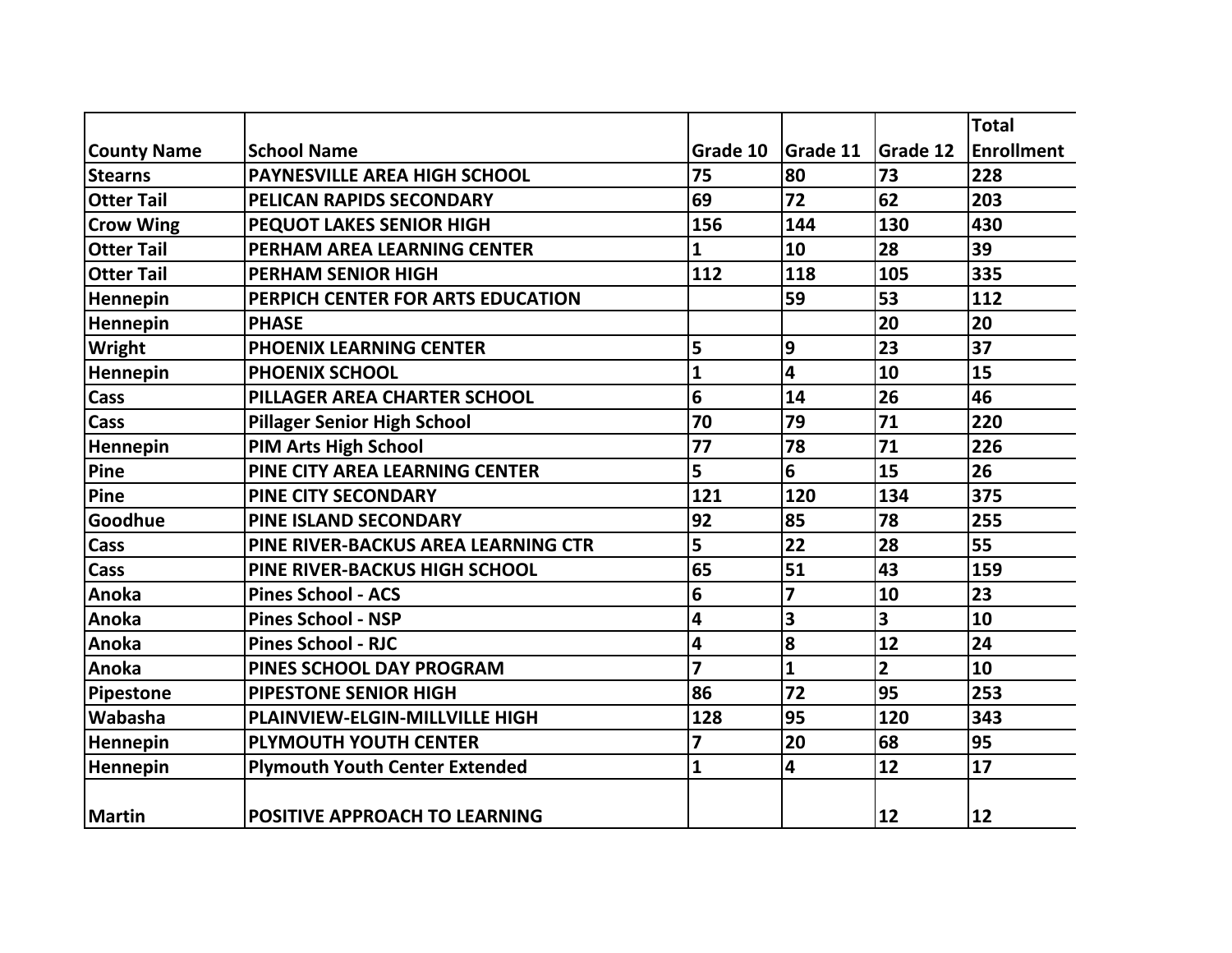|                    |                                             |          |                 |                         | <b>Total</b>      |
|--------------------|---------------------------------------------|----------|-----------------|-------------------------|-------------------|
| <b>County Name</b> | <b>School Name</b>                          | Grade 10 | <b>Grade 11</b> | <b>Grade 12</b>         | <b>Enrollment</b> |
| Hennepin           | <b>Prairie Care Brooklyn Park - IHP</b>     | 13       | 8               | 6                       | 27                |
| Kandiyohi          | <b>Prairie Lakes Education Center</b>       | 16       | 12              | 6                       | 34                |
| Hennepin           | <b>Prairie Seeds High School Academy</b>    | 59       | 49              | 52                      | 160               |
| <b>Olmsted</b>     | <b>PrairieCare</b>                          | 3        | 10              | $\overline{2}$          | 15                |
| Wright             | <b>PRIDE TRANSITIONS</b>                    |          |                 | 13                      | 13                |
| <b>Mille Lacs</b>  | <b>Princeton Area Learning Center</b>       | 6        | 11              | 12                      | 29                |
| <b>Mille Lacs</b>  | <b>Princeton High School</b>                | 261      | 245             | 258                     | 764               |
| <b>Mille Lacs</b>  | <b>Princeton Online Academy</b>             | 6        | 12              | 35                      | 53                |
| <b>Scott</b>       | <b>PRIOR LAKE HIGH SCHOOL</b>               | 760      | 623             | 647                     | 2030              |
| <b>Scott</b>       | PRIOR LAKE-SAVAGE AREA ALC                  | 5        | 30              | 78                      | 113               |
| <b>Saint Louis</b> | <b>PROCTOR SENIOR HIGH</b>                  | 144      | 121             | 112                     | 377               |
| Ramsey             | <b>Quora High School</b>                    | 22       | 23              | 33                      | 78                |
| <b>Dakota</b>      | <b>RANDOLPH SECONDARY</b>                   | 60       | 36              | 39                      | 135               |
| Ramsey             | <b>REACH Academy</b>                        | 6        | 5               | $\overline{\mathbf{3}}$ | 14                |
| Goodhue            | <b>Reach Programs</b>                       | 6        | 6               | 20                      | 32                |
| <b>Beltrami</b>    | <b>RED LAKE ALTERNATIVE LEARNING</b>        | 3        | 13              | 55                      | 71                |
| <b>Red Lake</b>    | <b>Red Lake County Central High School</b>  | 26       | 27              | 25                      | 78                |
| <b>Beltrami</b>    | <b>RED LAKE SECONDARY</b>                   | 96       | 54              | 36                      | 186               |
| Clay               | <b>Red River Area Learning Center</b>       | 17       | 19              | 42                      | 78                |
| Redwood            | <b>RED ROCK CENTRAL SECONDARY</b>           |          | 38              | 36                      | 74                |
| Cottonwood         | <b>Red Rock Ridge Area Learning Center</b>  | 3        | 9               | 9                       | 21                |
| Goodhue            | <b>RED WING SENIOR HIGH</b>                 | 184      | 186             | 175                     | 545               |
| Redwood            | <b>REDWOOD VALLEY SENIOR HIGH</b>           | 82       | 84              | 90                      | 256               |
| Renville           | RENVILLE COUNTY WEST SENIOR HIGH            | 45       | 32              | 39                      | 116               |
| Hennepin           | <b>Richfield College Experience Program</b> | 1        | 9               | 52                      | 62                |
| Hennepin           | <b>RICHFIELD SENIOR HIGH</b>                | 268      | 271             | 256                     | 795               |
| <b>Brown</b>       | <b>RIVER BEND AREA LEARNING CENTER</b>      | 17       | 11              | 17                      | 45                |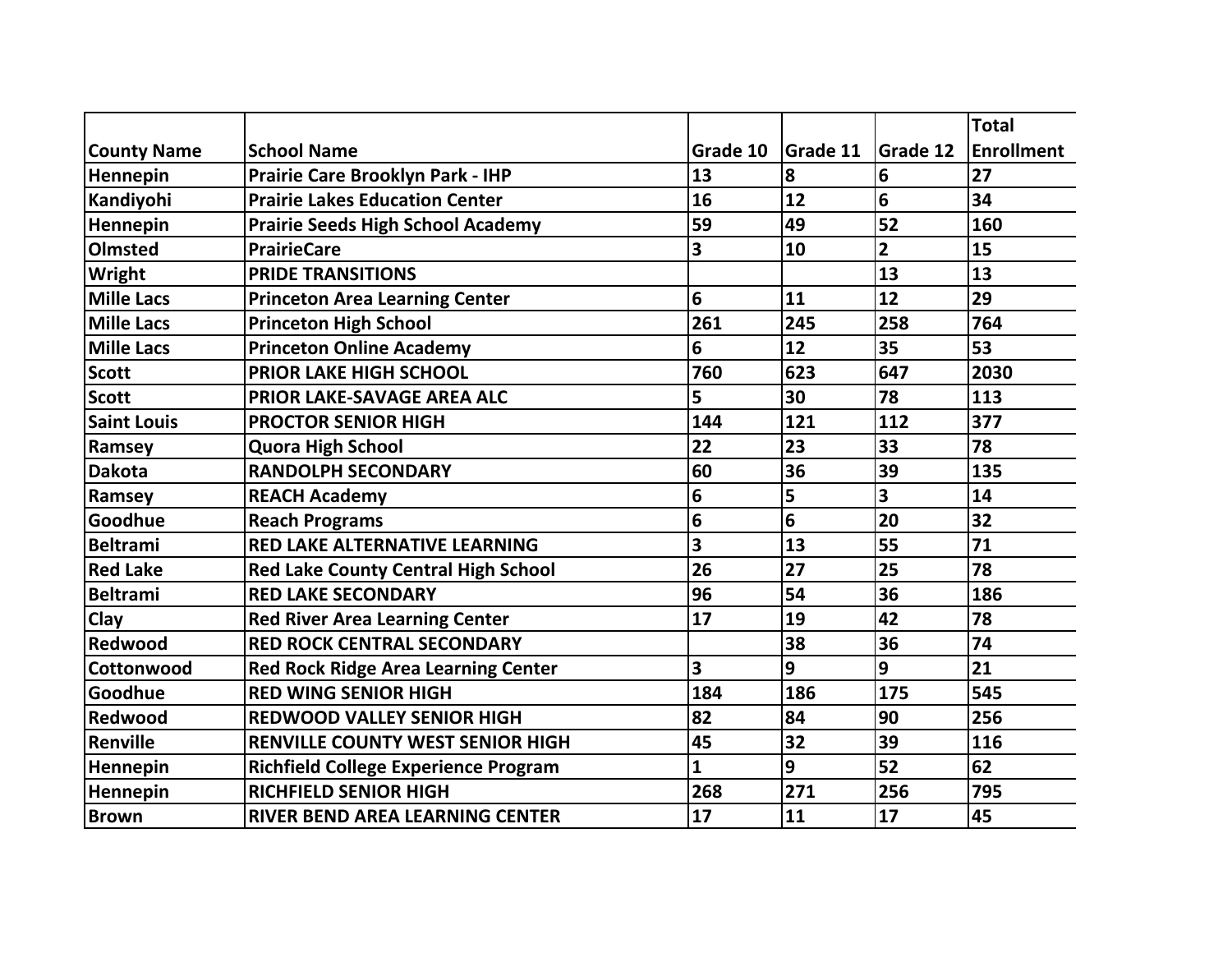|                    |                                                        |                |                 |                 | <b>Total</b>      |
|--------------------|--------------------------------------------------------|----------------|-----------------|-----------------|-------------------|
| <b>County Name</b> | <b>School Name</b>                                     | Grade 10       | <b>Grade 11</b> | <b>Grade 12</b> | <b>Enrollment</b> |
| Anoka              | RIVER TRAIL LEARNING CTR @ LO JACOB                    | 18             | 9               | 11              | 38                |
| <b>Wabasha</b>     | <b>RIVER VALLEY ACADEMY ALC</b>                        | $\overline{1}$ | 3               | 11              | 15                |
| Ramsey             | <b>RIVERS EDGE ACADEMY</b>                             | 20             | 16              | 11              | 47                |
| Hennepin           | <b>RIVERSIDE</b>                                       | 1              | 4               | 6               | 11                |
| Isanti             | <b>Riverside Academy</b>                               | 9              | 15              | 12              | 36                |
| Isanti             | <b>Riverside Academy IS</b>                            | $\overline{2}$ | 6               | 42              | 50                |
| <b>Dakota</b>      | <b>RIVERSIDE SCHOOL</b>                                | 4              | 3               | 3               | 10                |
| <b>Winona</b>      | <b>RIVERWAY SECONDARY</b>                              | 10             | 9               | 11              | 30                |
| <b>Hennepin</b>    | <b>ROBBINSDALE ARMSTRONG SENIOR HIGH</b>               | 526            | 484             | 466             | 1476              |
| Hennepin           | ROBBINSDALE COOPER SENIOR HIGH                         | 419            | 425             | 348             | 1192              |
| Hennepin           | <b>ROBBINSDALE TRANSITION CENTER</b>                   |                |                 | 51              | 51                |
| Olmsted            | <b>Rochester Academy for Independent Living (RAIL)</b> |                |                 | 62              | 62                |
| Olmsted            | ROCHESTER ALTERNATIVE LEARNING CTR                     | 62             | 89              | 223             | 374               |
| Olmsted            | <b>Rochester Beacon Academy</b>                        | 22             | 11              | 14              | 47                |
| Olmsted            | <b>ROCHESTER PHOENIX ACADEMY</b>                       | 8              | 8               | 9               | 25                |
| Olmsted            | <b>ROCHESTER STEM ACADEMY</b>                          | 34             | 31              | 32              | 97                |
| <b>Nicollet</b>    | <b>ROCK BEND HS ALC</b>                                |                | 4               | 6               | 10                |
| <b>Hennepin</b>    | <b>ROCKFORD SECONDARY</b>                              | 134            | 131             | 98              | 363               |
| <b>Saint Louis</b> | <b>Rockridge Academy</b>                               | 23             | 10              | 16              | 49                |
| <b>Stearns</b>     | <b>ROCORI ALC</b>                                      |                | 6               | 13              | 19                |
| <b>Stearns</b>     | <b>ROCORI SENIOR HIGH</b>                              | 207            | 191             | 195             | 593               |
| <b>Hennepin</b>    | <b>ROGERS SENIOR HIGH</b>                              | 386            | 380             | 380             | 1146              |
| Hennepin           | <b>RONDO CAMPUS</b>                                    | 19             | 28              | 60              | 107               |
| <b>Stearns</b>     | <b>Roosevelt Education Center</b>                      | 12             | 6               | $\overline{z}$  | 25                |
| <b>Hennepin</b>    | <b>ROOSEVELT SENIOR HIGH</b>                           | 258            | 251             | 244             | 753               |
| Olmsted            | <b>Rosa Parks Charter High School</b>                  | 20             | 14              | 24              | 58                |
| Roseau             | <b>ROSEAU SECONDARY</b>                                | 103            | 75              | 93              | 271               |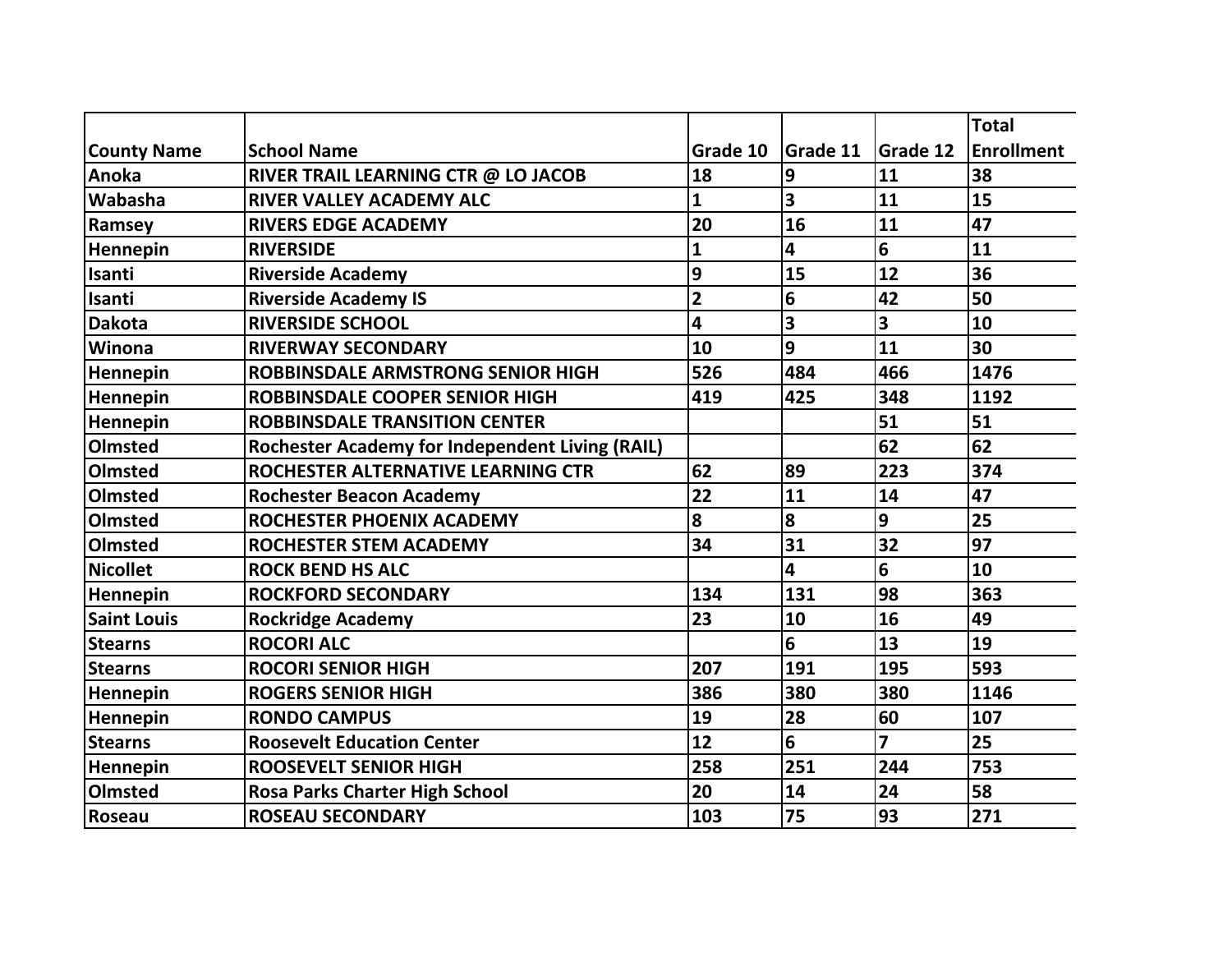|                    |                                                       |                         |                         |                 | <b>Total</b>      |
|--------------------|-------------------------------------------------------|-------------------------|-------------------------|-----------------|-------------------|
| <b>County Name</b> | <b>School Name</b>                                    | Grade 10                | Grade 11                | <b>Grade 12</b> | <b>Enrollment</b> |
| <b>Dakota</b>      | <b>ROSEMOUNT AREA LEARNING CENTER</b>                 | 9                       | 31                      | 79              | 119               |
| <b>Dakota</b>      | <b>ROSEMOUNT SENIOR HIGH</b>                          | 669                     | 523                     | 569             | 1761              |
| Ramsey             | <b>ROSEVILLE AREA SENIOR HIGH</b>                     | 575                     | 555                     | 579             | 1709              |
| <b>Wilkin</b>      | <b>ROTHSAY SECONDARY</b>                              | 11                      | 13                      | 21              | 45                |
| <b>Morrison</b>    | <b>ROYALTON HIGH SCHOOL</b>                           | 85                      | 68                      | 67              | 220               |
| Lincoln            | <b>RTR HIGH SCHOOL</b>                                | 48                      | 45                      | 34              | 127               |
| <b>Mille Lacs</b>  | <b>RUM RIVER NORTH</b>                                | 6                       | 6                       | 19              | 31                |
| <b>Douglas</b>     | <b>RUNESTONE REGIONAL LEARNING CENTER</b>             | 9                       | 19                      | 60              | 88                |
| <b>Chisago</b>     | <b>RUSH CITY SECONDARY</b>                            | 61                      | 65                      | 59              | 185               |
| <b>Fillmore</b>    | <b>RUSHFORD-PETERSON SENIOR HIGH</b>                  | 50                      | 53                      | 51              | 154               |
| <b>Dakota</b>      | <b>S ST. PAUL COMMUNITY LRNG. CNTR.</b>               | 15                      | 20                      | 67              | 102               |
| Hennepin           | <b>SABATHANI CAMPUS</b>                               | 1                       | $\overline{\mathbf{2}}$ | 34              | 37                |
| Hennepin           | <b>SAFE</b>                                           | 6                       | 6                       | 4               | 16                |
| Hennepin           | <b>SAGE ACADEMY CHARTER SCHOOL</b>                    | 22                      | 22                      | 17              | 61                |
| Anoka              | <b>Saints Academy</b>                                 | 14                      | 24                      | 29              | 67                |
| Anoka              | <b>Saints Guided Studies</b>                          |                         | 5                       | 22              | 27                |
| Anoka              | <b>Saints Online</b>                                  | 8                       | 5                       | 24              | 37                |
| <b>Stearns</b>     | <b>SARTELL SENIOR HIGH</b>                            | 318                     | 277                     | 323             | 918               |
| <b>Stearns</b>     | <b>SAUK CENTRE SECONDARY</b>                          | 92                      | 93                      | 87              | 272               |
| <b>Benton</b>      | <b>SAUK RAPIDS-RICE SENIOR HIGH</b>                   | 359                     | 337                     | 332             | 1028              |
| <b>Dakota</b>      | <b>SCHOOL OF ENVIRONMENTAL STUDIES</b>                |                         | 185                     | 174             | 359               |
| Wadena             | <b>SEBEKA SECONDARY</b>                               | 43                      | 37                      | 27              | 107               |
| Anoka              | <b>Secondary Lighthouse</b>                           | 6                       | 6                       | 5               | 17                |
| Hennepin           | <b>SECONDARY SPECIAL EDUCATION</b>                    |                         |                         | 20              | 20                |
| Anoka              | <b>Secondary Technical Education Program S.T.E.P.</b> | $\overline{\mathbf{3}}$ | 45                      | 147             | 195               |
| <b>Scott</b>       | <b>Shakopee High School</b>                           | 669                     | 626                     | 595             | 1890              |
| <b>Scott</b>       | <b>SHAKOPEE SR ALC</b>                                | 26                      | 25                      | 38              | 89                |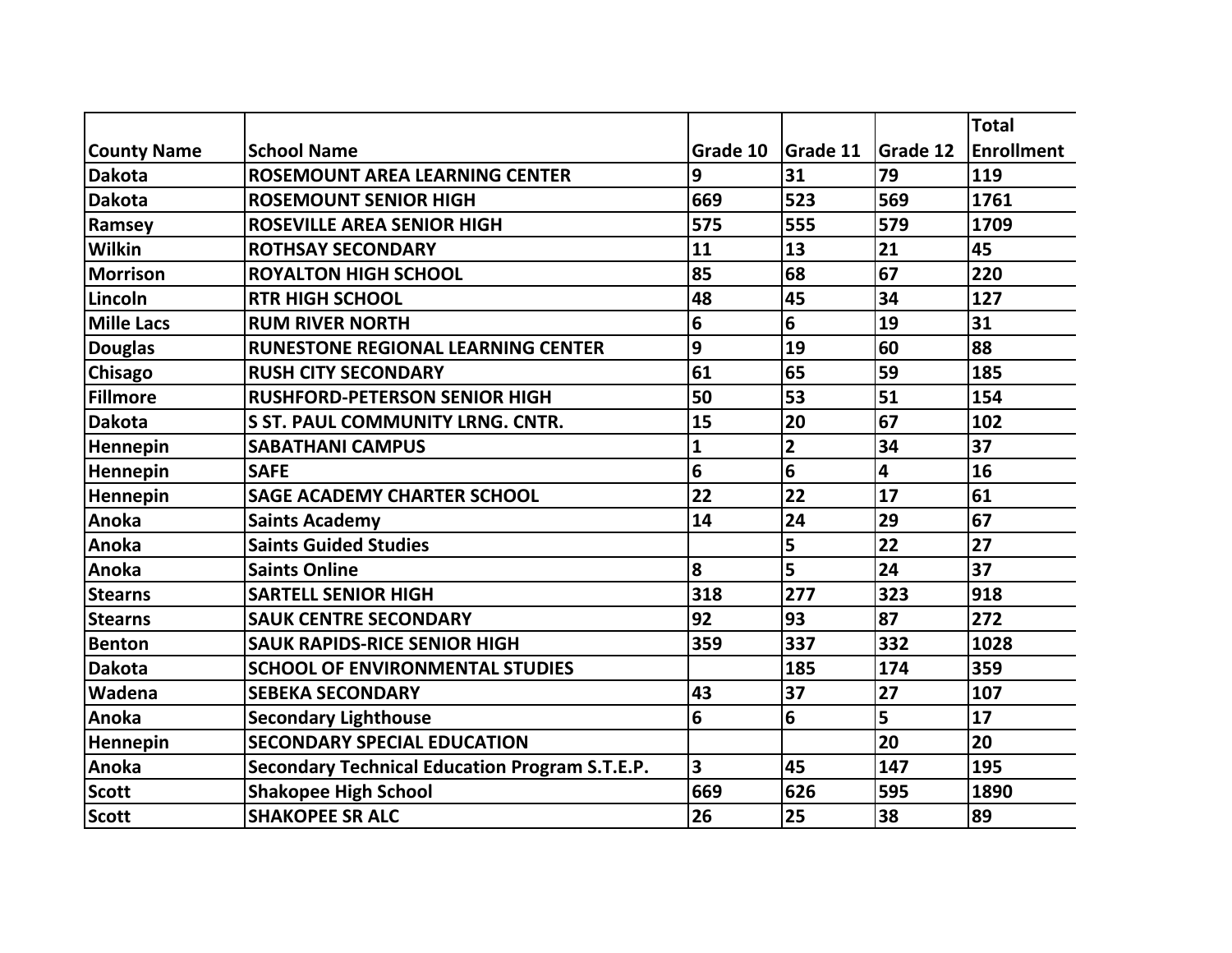|                    |                                            |                         |          |                 | <b>Total</b>      |
|--------------------|--------------------------------------------|-------------------------|----------|-----------------|-------------------|
| <b>County Name</b> | <b>School Name</b>                         | Grade 10                | Grade 11 | <b>Grade 12</b> | <b>Enrollment</b> |
| <b>Sibley</b>      | <b>SIBLEY EAST-ARLINGTON SENIOR HIGH</b>   | 98                      | 78       | 84              | 260               |
| <b>Dakota</b>      | <b>SIMLEY ALTERNATIVE PROGRAM</b>          |                         | 10       | 15              | 25                |
| <b>Dakota</b>      | <b>SIMLEY SENIOR HIGH</b>                  | 264                     | 270      | 257             | 791               |
| <b>Brown</b>       | <b>SLEEPY EYE SEC.</b>                     | 43                      | 42       | 30              | 115               |
| <b>Fillmore</b>    | <b>SMEC ALC</b>                            | 3                       | 9        | 8               | 20                |
| Ramsey             | <b>South Campus Education Center</b>       | 10                      | 18       | 23              | 51                |
| Hennepin           | <b>South Education Center Academy</b>      | $\overline{z}$          | 20       | 67              | 94                |
| <b>Saint Louis</b> | <b>SOUTH RIDGE SECONDARY</b>               | 41                      | 44       | 39              | 124               |
| Hennepin           | <b>SOUTH SENIOR HIGH</b>                   | 430                     | 435      | 404             | 1269              |
| <b>Dakota</b>      | <b>SOUTH ST. PAUL SECONDARY</b>            | 227                     | 225      | 201             | 653               |
| Washington         | South Washington Alternative High School   | 5                       | 21       | 53              | 79                |
| <b>Faribault</b>   | SOUTHERN PLAINS AREA LEARNING CNTR.        | $\overline{2}$          | 11       | 26              | 39                |
| <b>Mower</b>       | <b>SOUTHLAND SENIOR HIGH</b>               | 36                      | 29       | 35              | 100               |
| Hennepin           | <b>SOUTHWEST SENIOR HIGH</b>               | 489                     | 443      | 453             | 1385              |
| Hennepin           | <b>SPECIAL ED.</b>                         |                         |          | 16              | 16                |
| <b>Stearns</b>     | <b>SPECIAL EDUCATION FACILITIES</b>        |                         |          | 75              | 75                |
| <b>Sherburne</b>   | <b>SPECTRUM HIGH SCHOOL</b>                | 104                     | 89       | 91              | 284               |
| <b>Houston</b>     | <b>SPRING GROVE SECONDARY</b>              | 31                      | 29       | 29              | 89                |
| Anoka              | <b>SPRING LAKE PARK SENIOR HIGH</b>        | 424                     | 414      | 393             | 1231              |
| <b>Brown</b>       | <b>SPRINGFIELD SECONDARY</b>               | 44                      | 47       | 36              | 127               |
| <b>Stearns</b>     | <b>ST CLOUD AREA LEARNING CENTER</b>       | 21                      | 70       | 180             | 271               |
| <b>Stearns</b>     | <b>St Cloud Hospital Progs-Residential</b> | $\overline{\mathbf{c}}$ | 5        | $\overline{9}$  | 16                |
| Washington         | <b>ST CROIX VALLEY AREA LEARNING CNTR.</b> | 6                       | 18       | 57              | 81                |
| Ramsey             | <b>ST PAUL CONSERVATORY PERFORMING ART</b> | 122                     | 132      | 127             | 381               |
| Hennepin           | <b>ST. ANTHONY VILLAGE SENIOR HIGH</b>     | 170                     | 174      | 174             | 518               |
| Winona             | <b>ST. CHARLES SECONDARY</b>               | 76                      | 68       | 81              | 225               |
| <b>Blue Earth</b>  | <b>ST. CLAIR SECONDARY</b>                 | 52                      | 40       | 41              | 133               |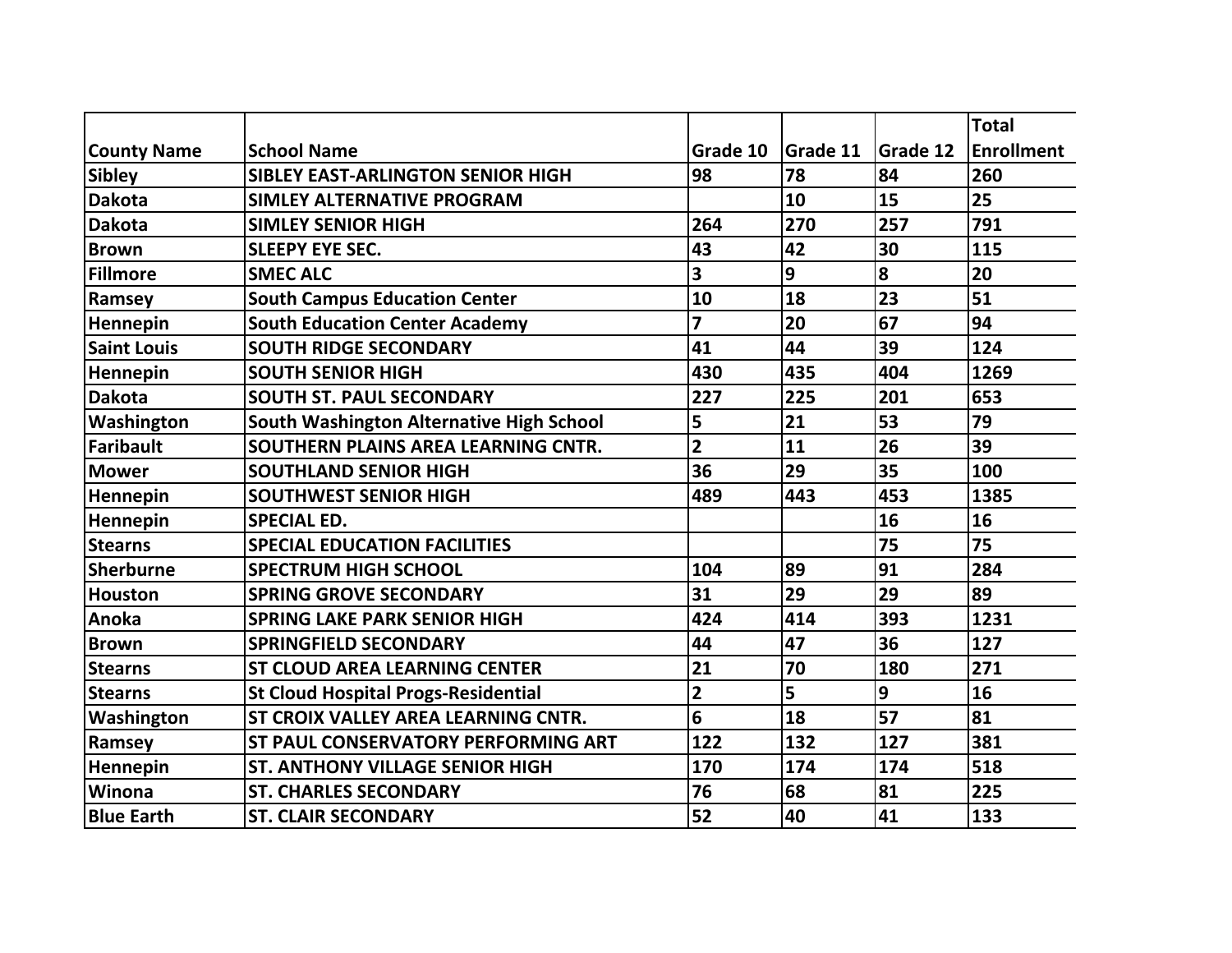|                    |                                          |          |          |                 | <b>Total</b>      |
|--------------------|------------------------------------------|----------|----------|-----------------|-------------------|
| <b>County Name</b> | <b>School Name</b>                       | Grade 10 | Grade 11 | <b>Grade 12</b> | <b>Enrollment</b> |
| Washington         | ST. CROIX PREPARATORY ACADEMY UPPER      | 95       | 94       | 74              | 263               |
| Anoka              | <b>ST. FRANCIS HIGH</b>                  | 353      | 329      | 316             | 998               |
| Watonwan           | <b>St. James Middle/High School</b>      | 65       | 78       | 79              | 222               |
| Hennepin           | <b>ST. LOUIS PARK SENIOR HIGH</b>        | 390      | 336      | 358             | 1084              |
| Wright             | ST. MICHAEL-ALBERTVILLE SENIOR HIGH      | 550      | 515      | 454             | 1519              |
| <b>Nicollet</b>    | <b>St. Peter High School</b>             | 194      | 173      | 150             | 517               |
| Hennepin           | <b>STADIUM VIEW</b>                      | 8        | 6        | 19              | 33                |
| <b>Todd</b>        | <b>STAPLES-MOTLEY SENIOR HIGH</b>        | 90       | 102      | 78              | 270               |
| Washington         | <b>STEP</b>                              |          |          | 39              | 39                |
| Ramsey             | <b>STEP ACADEMY CHARTER SCHOOL</b>       | 44       | 47       | 38              | 129               |
| Anoka              | <b>STEP Ahead High School</b>            | 13       | 16       | 53              | 82                |
| Wright             | <b>STEP TD PROGRAM</b>                   |          |          | 19              | 19                |
| <b>Marshall</b>    | <b>STEPHEN SENIOR HIGH</b>               | 27       | 17       | 23              | 67                |
| <b>Carver</b>      | <b>STEPS TOWARD ADULT RESPONSIBILITY</b> |          |          | 31              | 31                |
| Olmsted            | <b>STEWARTVILLE SENIOR HIGH</b>          | 148      | 144      | 118             | 410               |
| Washington         | <b>STILLWATER AREA HIGH SCHOOL</b>       | 715      | 666      | 694             | 2075              |
| <b>Houston</b>     | <b>SUMMIT LEARNING PROGRAM</b>           | 3        | 6        | 7               | 16                |
| Hennepin           | <b>SUN</b>                               | 4        | 5        | 12              | 21                |
| Hennepin           | <b>SUN TRANSITION</b>                    |          |          | 51              | 51                |
| <b>Carver</b>      | <b>SW Metro ALC</b>                      | 8        | 18       | 56              | 82                |
| Scott              | <b>SW Metro Day Treatment</b>            | 6        | 6        | $\overline{2}$  | 14                |
| <b>Scott</b>       | <b>SW Metro Level 4 Programs</b>         | 12       | 19       | 25              | 56                |
| <b>Scott</b>       | <b>SW Shakopee Special Ed</b>            |          |          | 27              | 27                |
| <b>Morrison</b>    | <b>SWANVILLE SECONDARY</b>               | 20       | 15       | 18              | 53                |
| <b>Meeker</b>      | <b>SWWC ELC - Cosmos</b>                 | 10       | 3        | 11              | 24                |
| Cottonwood         | <b>SWWC ELC - Windom</b>                 | 11       | 5        | 5               | 21                |
| Washington         | <b>TARTAN SENIOR HIGH</b>                | 424      | 426      | 390             | 1240              |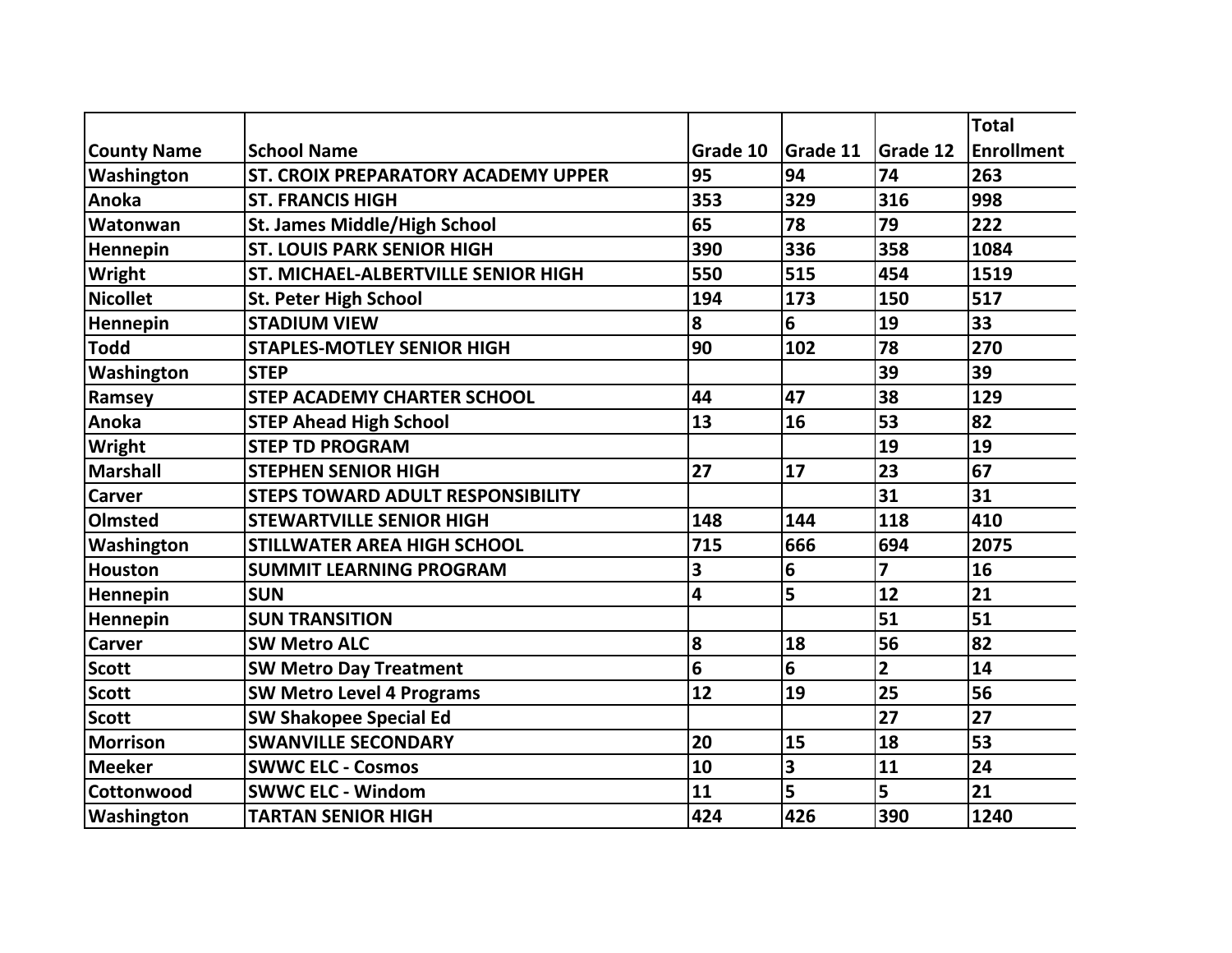|                    |                                            |                |                 |                 | <b>Total</b>      |
|--------------------|--------------------------------------------|----------------|-----------------|-----------------|-------------------|
| <b>County Name</b> | <b>School Name</b>                         | Grade 10       | <b>Grade 11</b> | <b>Grade 12</b> | <b>Enrollment</b> |
| Hennepin           | <b>TASSEL TRANSITION</b>                   |                |                 | 55              | 55                |
| <b>Dakota</b>      | <b>TEA</b>                                 | $\overline{z}$ | 6               | 4               | 17                |
| <b>Stearns</b>     | <b>TECHNICAL SENIOR HIGH</b>               | 398            | 433             | 329             | 1160              |
| Hennepin           | THE ALTERNATIVE PROGRAM (TAP)              | 38             | 25              | 34              | 97                |
| <b>Carver</b>      | <b>The Anicca Program</b>                  | 4              | 11              | $\mathbf{1}$    | 16                |
| <b>Saint Louis</b> | <b>THE BRIDGE</b>                          |                |                 | 17              | 17                |
| Ramsey             | <b>The Next Step</b>                       |                |                 | 79              | 79                |
| Anoka              | <b>THE WILLOWS</b>                         | 6              | 3               | 4               | 13                |
| Goodhue            | <b>Tower View Alternative High School</b>  | 6              | 17              | 45              | 68                |
| Lyon               | <b>TRACY SECONDARY</b>                     | 48             | 69              | 65              | 182               |
| Anoka              | <b>TRANSITION 15</b>                       |                |                 | 16              | 16                |
| <b>Olmsted</b>     | <b>TRANSITION 2 SUCCESS</b>                |                |                 | 12              | 12                |
| Hennepin           | <b>TRANSITION PLUS</b>                     |                |                 | 28              | 28                |
| Hennepin           | <b>TRANSITION PLUS</b>                     |                |                 | 49              | 49                |
| <b>Dakota</b>      | <b>TRANSITION PLUS</b>                     |                |                 | 120             | 120               |
| Hennepin           | <b>TRANSITION PLUS SERVICES</b>            |                |                 | 269             | 269               |
| Washington         | <b>TRANSITIONS</b>                         |                |                 | 75              | 75                |
| Anoka              | <b>TRANSITIONS SCHOOL</b>                  |                |                 | 11              | 11                |
| <b>Beltrami</b>    | <b>TREKNORTH HIGH SCHOOL</b>               | 39             | 39              | 25              | 103               |
| <b>Lesueur</b>     | <b>TRI-CITY UNITED HIGH SCHOOL</b>         | 148            | 137             | 134             | 419               |
| <b>Kittson</b>     | <b>TRI-COUNTY SECONDARY</b>                | 12             | 16              | 16              | 44                |
| Chisago            | <b>TRIO WOLF CREEK DISTANCE LEARNING</b>   | 12             | 50              | 117             | 179               |
| <b>Dodge</b>       | <b>TRITON HIGH SCHOOL</b>                  | 90             | 83              | 90              | 263               |
| <b>Martin</b>      | <b>TRUMAN SECONDARY</b>                    | 10             | 9               | 12              | 31                |
| Ramsey             | <b>TWIN CITIES ACADEMY</b>                 | 81             | 87              | 59              | 227               |
| Lake               | <b>TWO HARBORS SECONDARY</b>               | 95             | 89              | 85              | 269               |
| Hennepin           | <b>UBAH MEDICAL ACADEMY CHARTER SCHOOL</b> | 82             | 70              | 78              | 230               |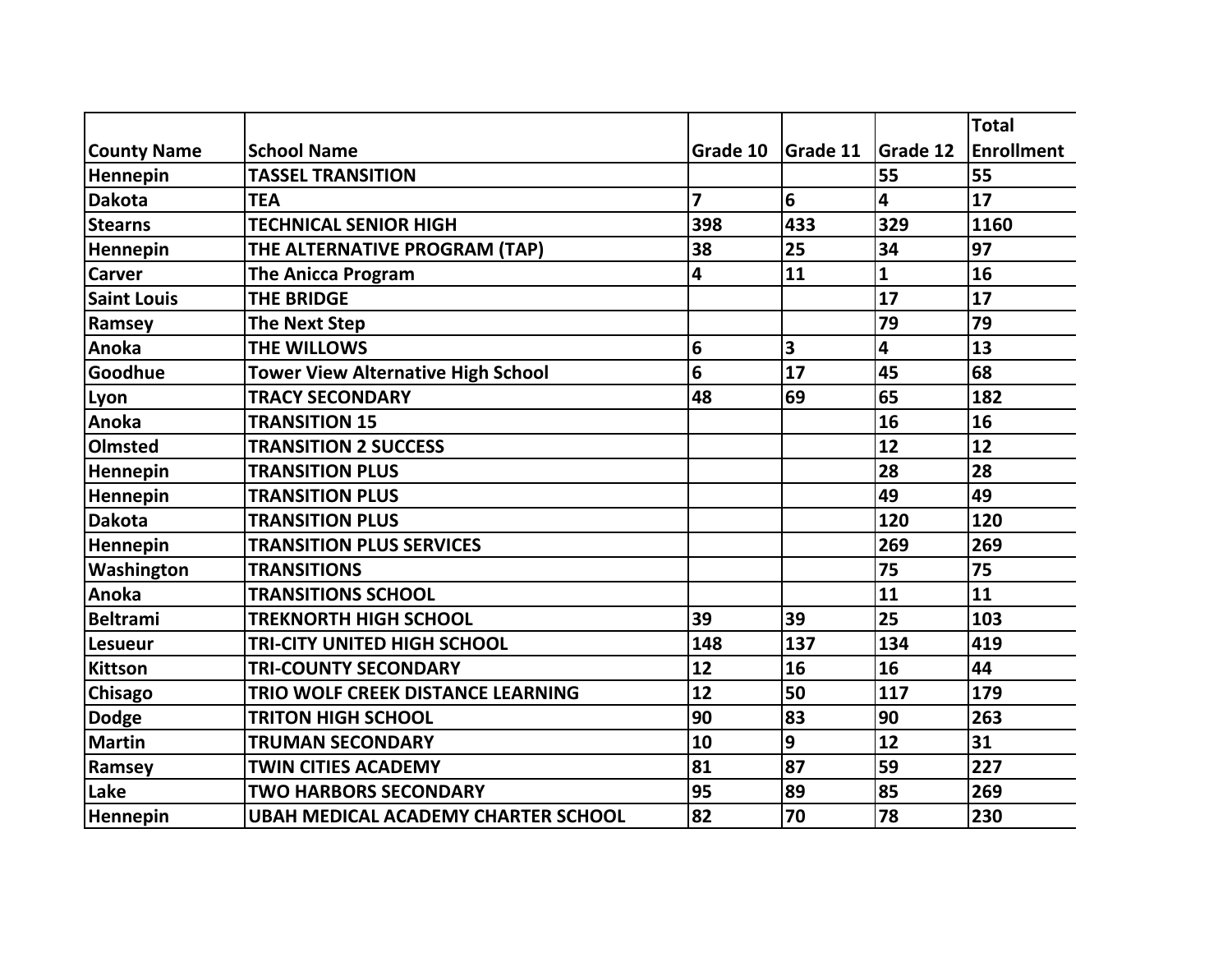|                    |                                                    |                         |                         |                 | <b>Total</b>      |
|--------------------|----------------------------------------------------|-------------------------|-------------------------|-----------------|-------------------|
| <b>County Name</b> | <b>School Name</b>                                 | Grade 10                | <b>Grade 11</b>         | <b>Grade 12</b> | <b>Enrollment</b> |
| Clay               | <b>ULEN-HITTERDAL SECONDARY</b>                    | 30                      | 22                      | 20              | 72                |
| <b>Otter Tail</b>  | <b>UNDERWOOD SECONDARY</b>                         | 46                      | 45                      | 34              | 125               |
| Ramsey             | UNITED HOSPITAL ADOLESCENT PROGRAM                 | $\overline{\mathbf{2}}$ | 6                       | $\overline{2}$  | 10                |
| <b>Faribault</b>   | UNITED SOUTH CENTRAL HIGH SCHOOL                   | 63                      | 52                      | 39              | 154               |
| Hennepin           | <b>UNITY CAMPUS</b>                                | 4                       | 17                      | 77              | 98                |
| Ramsey             | <b>Upper Mississippi High Academy</b>              | 34                      | 26                      |                 | 60                |
| <b>Morrison</b>    | <b>UPSALA SECONDARY</b>                            | 34                      | 29                      | 34              | 97                |
| Hennepin           | <b>VECTOR BASIC</b>                                |                         |                         | 20              | 20                |
| Hennepin           | <b>VECTOR LOW INCIDENCE</b>                        |                         |                         | 42              | 42                |
| Hennepin           | <b>Venture Academy</b>                             | 59                      | 53                      |                 | 112               |
| <b>Saint Louis</b> | <b>Vermilion Country School</b>                    | 13                      | 6                       | 8               | 27                |
| Wadena             | <b>VERNDALE SECONDARY</b>                          | 41                      | 42                      | 41              | 124               |
| Wright             | <b>VILLAGE RANCH ALTERNATIVE PROGRAM</b>           | $\overline{z}$          | 12                      | $\mathbf{1}$    | 20                |
|                    |                                                    |                         |                         |                 |                   |
| <b>Saint Louis</b> | <b>VIRGINIA SECONDARY</b>                          | 130                     | 96                      | 117             | 343               |
| Hennepin           | <b>VIRTUAL HIGH SCHOOL</b>                         | 57                      | 64                      | 180             | 301               |
| Pine               | <b>VISION</b>                                      | 5                       | $\overline{\mathbf{4}}$ | $\mathbf{1}$    | 10                |
| Hennepin           | <b>VOA High School</b>                             | 4                       | 19                      | 69              | 92                |
| Hennepin           | <b>Volunteers of America Extended</b>              |                         |                         | 13              | 13                |
| <b>Beltrami</b>    | <b>Voyageurs Expeditionary School</b>              | 13                      | 15                      | 13              | 41                |
| Cass               | W. H. A. ALTERNATIVE PROGRAM                       | 10                      | 4                       | $\overline{7}$  | 21                |
| Wabasha            | <b>WABASHA-KELLOGG SECONDARY</b>                   | 40                      | 46                      | 44              | 130               |
| Redwood            | <b>WABASSO SECONDARY</b>                           | 50                      | 38                      | 34              | 122               |
| <b>Carver</b>      | <b>Waconia High School</b>                         | 314                     | 329                     | 314             | 957               |
| Carver             | <b>Waconia Learning Center</b>                     | 3                       | 18                      | 30              | 51                |
| Carver             | <b>Waconia Learning Center Summer School/After</b> |                         | 1                       | 9               | 10                |
| Wadena             | <b>WADENA-DEER CREEK SENIOR HIGH</b>               | 69                      | 85                      | 75              | 229               |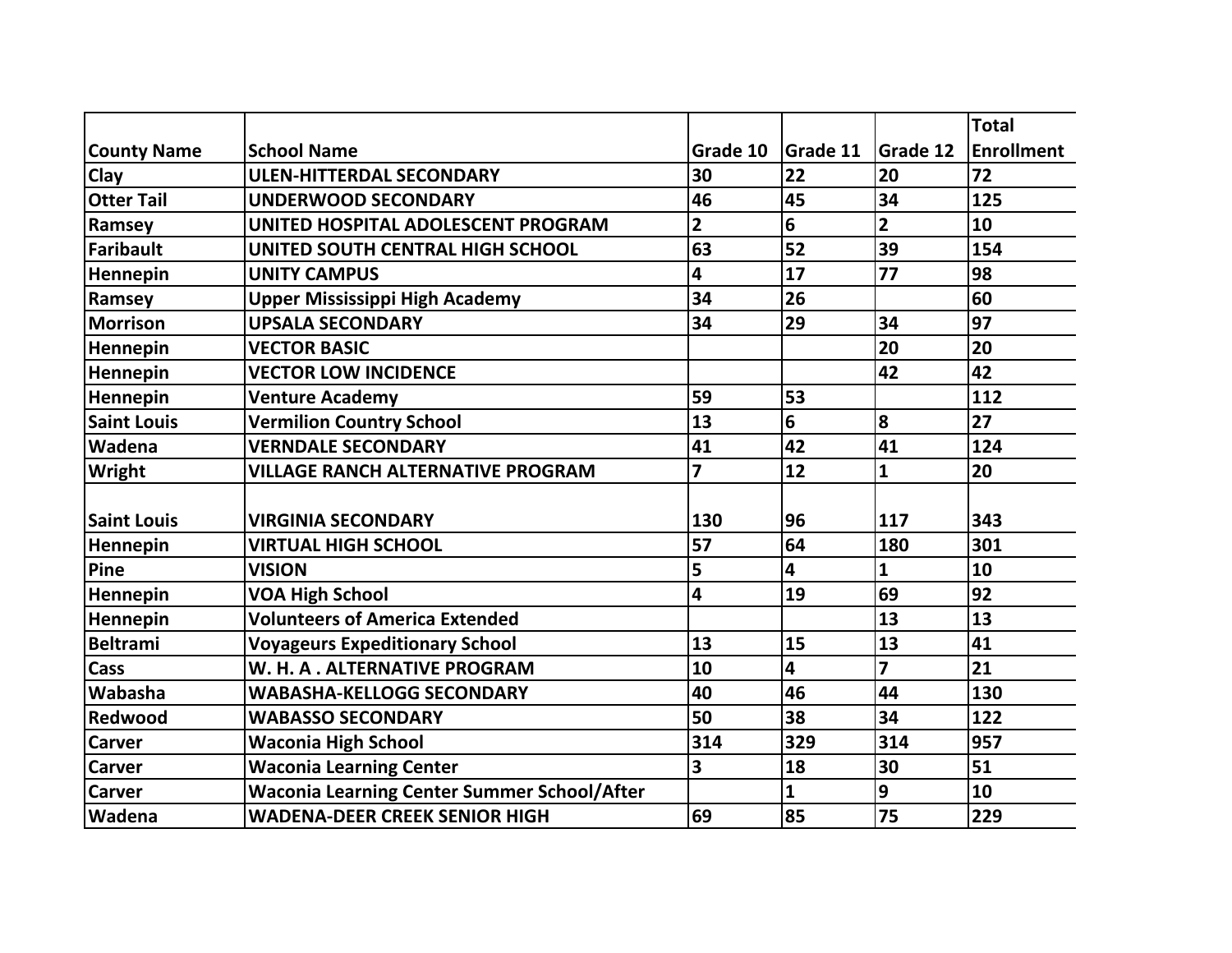|                    |                                          |                |                         |                         | <b>Total</b>      |
|--------------------|------------------------------------------|----------------|-------------------------|-------------------------|-------------------|
| <b>County Name</b> | <b>School Name</b>                       | Grade 10       | <b>Grade 11</b>         | <b>Grade 12</b>         | <b>Enrollment</b> |
| Cass               | <b>WALKER-HACKENSACK-AKELEY SEC.</b>     | 61             | 44                      | 57                      | 162               |
| <b>Marshall</b>    | <b>WARREN-ALVARADO-OSLO SECONDARY</b>    | 30             | 30                      | 37                      | 97                |
| Roseau             | <b>WARROAD HIGH SCHOOL</b>               | 74             | 79                      | 84                      | 237               |
| Waseca             | <b>Waseca Area Learning Center</b>       | 7              | 17                      | 28                      | 52                |
| Waseca             | <b>Waseca Senior High</b>                | 172            | 141                     | 162                     | 475               |
| Hennepin           | <b>WASHBURN SENIOR HIGH</b>              | 421            | 402                     | 384                     | 1207              |
| Ramsey             | <b>WASHINGTON TECH SECONDARY MAGNET</b>  | 299            | 275                     | 237                     | 811               |
| Hennepin           | <b>WATERSHED HIGH SCHOOL</b>             | 11             | 19                      | 26                      | 56                |
| Carver             | <b>WATERTOWN MAYER HIGH</b>              | 108            | 126                     | 120                     | 354               |
| <b>Lesueur</b>     | <b>WATERVILLE-ELYSIAN-MORRISTOWN SR.</b> | 53             | 50                      | 50                      | 153               |
| <b>Mahnomen</b>    | <b>Waubun ALC</b>                        | 4              | 4                       | 3                       | 11                |
| <b>Mahnomen</b>    | <b>WAUBUN SECONDARY</b>                  | 31             | 31                      | 30                      | 92                |
| Hennepin           | <b>WAYZATA HIGH</b>                      | 877            | 812                     | 814                     | 2503              |
| Hennepin           | <b>Wellstone High School - SWS</b>       |                | $\overline{\mathbf{4}}$ | 13                      | 17                |
| Hennepin           | <b>WELLSTONE INTERNATIONAL HIGH</b>      | 36             | 71                      | 77                      | 184               |
| Ramsey             | <b>WELS NORTH</b>                        |                |                         | 30                      | 30                |
| Ramsey             | <b>WELS SOUTH</b>                        |                |                         | 32                      | 32                |
| Clay               | <b>West Central Academy-S</b>            | 1              | 6                       | 11                      | 18                |
| <b>Stearns</b>     | <b>WEST CENTRAL AREA LEARNING CENTER</b> | $\overline{7}$ | 10                      | 14                      | 31                |
| Grant              | <b>WEST CENTRAL AREA SECONDARY</b>       | 60             | 49                      | 52                      | 161               |
| Hennepin           | <b>WEST EDUCATION CENTER ALTERNATIVE</b> | 1              | $\overline{z}$          | 56                      | 64                |
| <b>Dakota</b>      | <b>WEST HEIGHTS ALC</b>                  | 5              | 21                      | 44                      | 70                |
| <b>Dakota</b>      | <b>WEST HEIGHTS EXTENDED DAY</b>         |                | $\overline{2}$          | 11                      | 13                |
| Hennepin           | <b>West High School</b>                  | 5              | 6                       | $\overline{\mathbf{z}}$ | 18                |
| Cottonwood         | <b>WESTBROOK-WALNUT GROVE SECONDARY</b>  | 23             | 22                      | 27                      | 72                |
| <b>Traverse</b>    | <b>WHEATON SECONDARY</b>                 | 35             | 22                      | 34                      | 91                |
| Ramsey             | <b>WHITE BEAR AREA LEARNING CENTER</b>   | 9              | 20                      | 96                      | 125               |